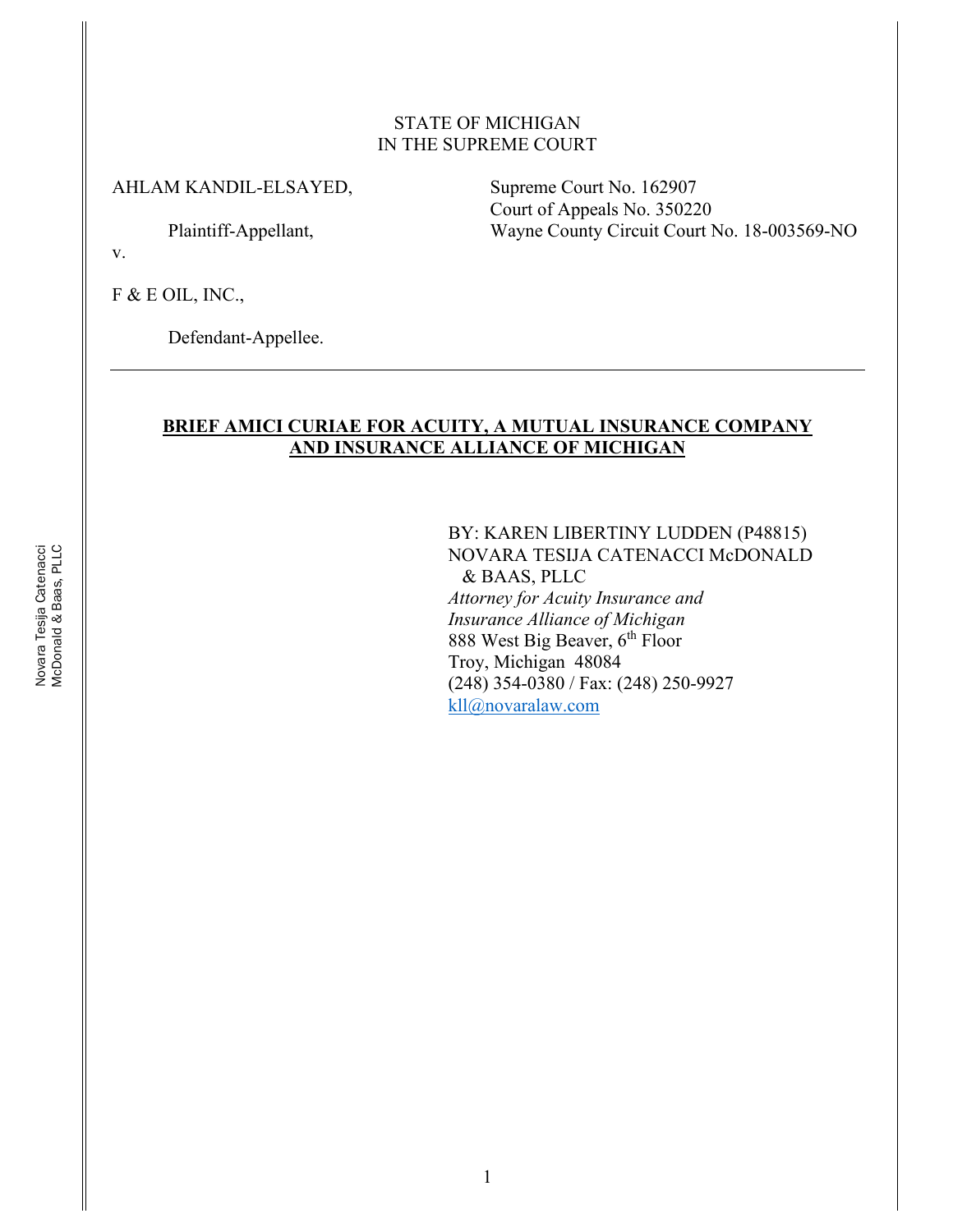# **TABLE OF CONTENTS**

| $\mathbf{I}$ .<br>THE CHALLENGE TO LUGO REPRESENTS AN ABRUPT DEPARTURE                                                                                                                                                                                                  |  |  |  |
|-------------------------------------------------------------------------------------------------------------------------------------------------------------------------------------------------------------------------------------------------------------------------|--|--|--|
| A. The longstanding law in this state applies the Open and Obvious Doctrine, with<br>its narrow exceptions, as a matter of law to establish duty, followed by the jury's                                                                                                |  |  |  |
| B. Stare decisis should be honored, as the exception to its broad application for<br>correction of errors does not apply, particularly when the Legislature did not alter                                                                                               |  |  |  |
| APPLICATION OF THE OPEN AND OBVIOUS DOCTRINE TO THE LEGAL<br>II.<br>ISSUE OF DUTY IS A FUNDAMENTAL ELEMENT OF TORT LAW<br>PERFORMED BY THE JUDGE; IT IS NOT PART OF A JURY'S ALLOCATION                                                                                 |  |  |  |
| A. It is blackletter law that it is the trial court's role to establish and evaluate duty<br>and the general standard of care by considering the relationship between the                                                                                               |  |  |  |
| B. Establishing duty and the general standard of care necessarily precedes, and is<br>not part of, the jury's role of allocating fault under the comparative fault statute.  14                                                                                         |  |  |  |
| THE OPEN AND OBVIOUS DOCTRINE PRECEDED TORT REFORM AND<br>III.<br>WAS UPHELD BY THE STATUTE, NOT ABOLISHED BY OR SUBSUMED IN                                                                                                                                            |  |  |  |
| APPLICATION OF THE OPEN AND OBVIOUS DOCTRINE DOES NOT<br>IV.<br>CONTRADICT THE 2 <sup>ND</sup> RESTATEMENT, BUT IT SHOULD NOT MATTER IF<br>IT DID, NOR SHOULD THIS COURT DISCARD DECADES OF CONSISTENT<br>MICHIGAN LAW IN FAVOR OF THE GENERALITIES PROPOSED IN THE 3RD |  |  |  |
| V. THE INSURANCE INDUSTRY CANNOT UNDERWRITE RISK IF EVERY                                                                                                                                                                                                               |  |  |  |
|                                                                                                                                                                                                                                                                         |  |  |  |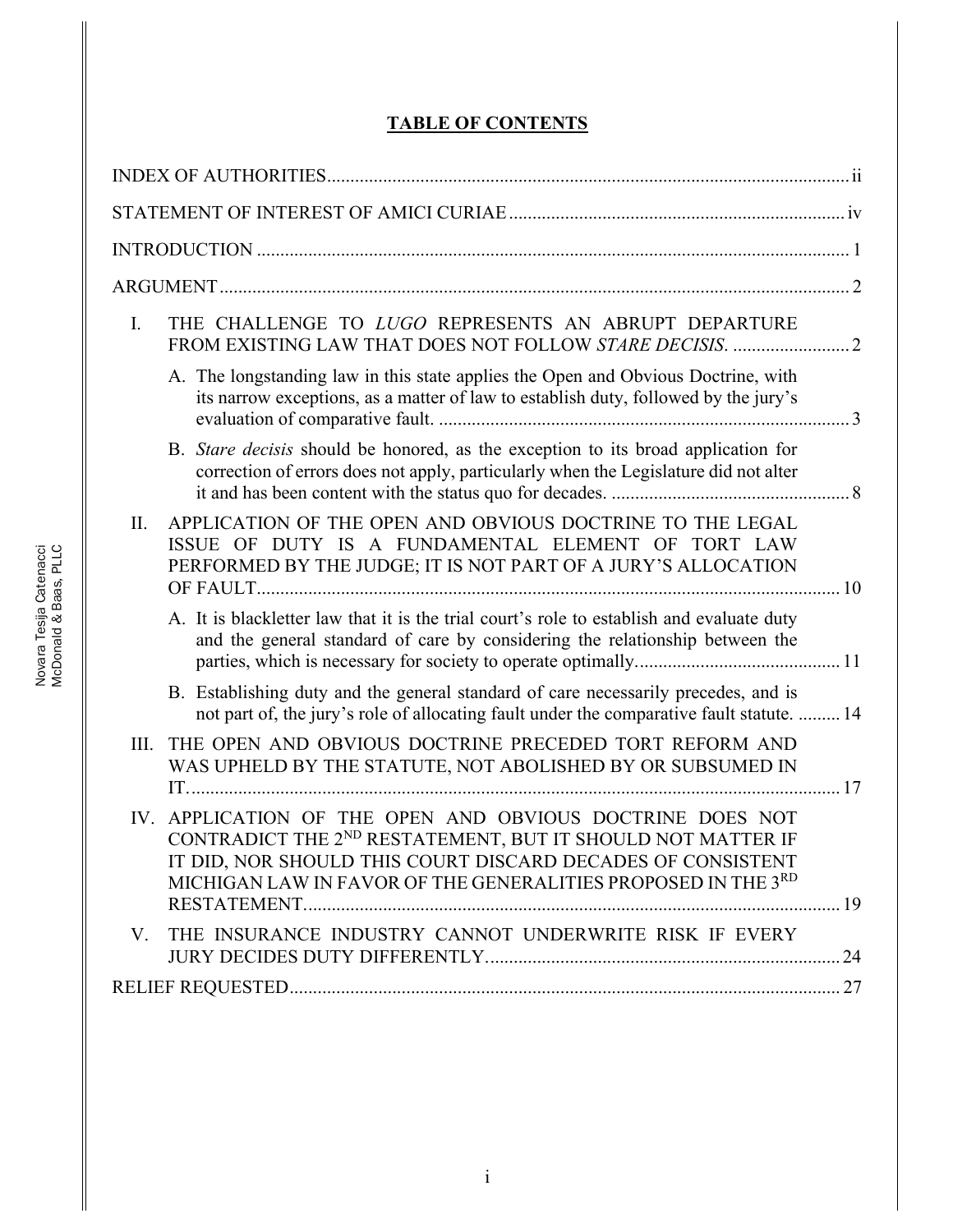# **INDEX OF AUTHORITIES**

| Cases                                                                                            |
|--------------------------------------------------------------------------------------------------|
| Ackerberg v Muskegon Osteopathic Hospital, 366 Mich 596; 115 NW2d 290 (1962)3, 4                 |
|                                                                                                  |
|                                                                                                  |
|                                                                                                  |
|                                                                                                  |
|                                                                                                  |
|                                                                                                  |
|                                                                                                  |
| Consumers Power Co v Muskegon Co, 346 Mich 243; 78 NW2d 223 (1956) 10                            |
| Dawe v Dr Reuven Bar-Levav & Assoc, PC, 485 Mich 20; 780 NW2d 272 (2010) 18                      |
|                                                                                                  |
|                                                                                                  |
| Estate of Donna Livings v Sage's Inv Grp, LLC, 507 Mich 328; 968 NW2d 397 (2021) 7, 8, 20, 23    |
| Estate of Errett v A Forever Recovery, Inc, No 331521, 2017 Mich App LEXIS 889 (Mich             |
|                                                                                                  |
|                                                                                                  |
|                                                                                                  |
|                                                                                                  |
| Kandil-Elsayed v F & E Oil, Inc, No 162907, 2022 Mich LEXIS 327 (Mich Feb 4, 2022) 2             |
| Lansing Sch Educ Ass'n v Lansing Bd of Educ, 487 Mich 349; 792 NW2d 686 (2010)                   |
|                                                                                                  |
| Lugo v Ameritech Corp, 464 Mich 512; 629 NW2d 384 (2001)iv, v, 1, 2, 5, 6, 7, 11, 17, 20, 22, 23 |
|                                                                                                  |
| Mich Basic Prop Ins Ass'n v Office of Fin & Ins Regulation, 288 Mich App 552; 808 NW2d           |
| Moning v Alfono, 400 Mich 425; 254 NW2d 759 (1997), reh den 401 Mich 951 (1977) 4                |
|                                                                                                  |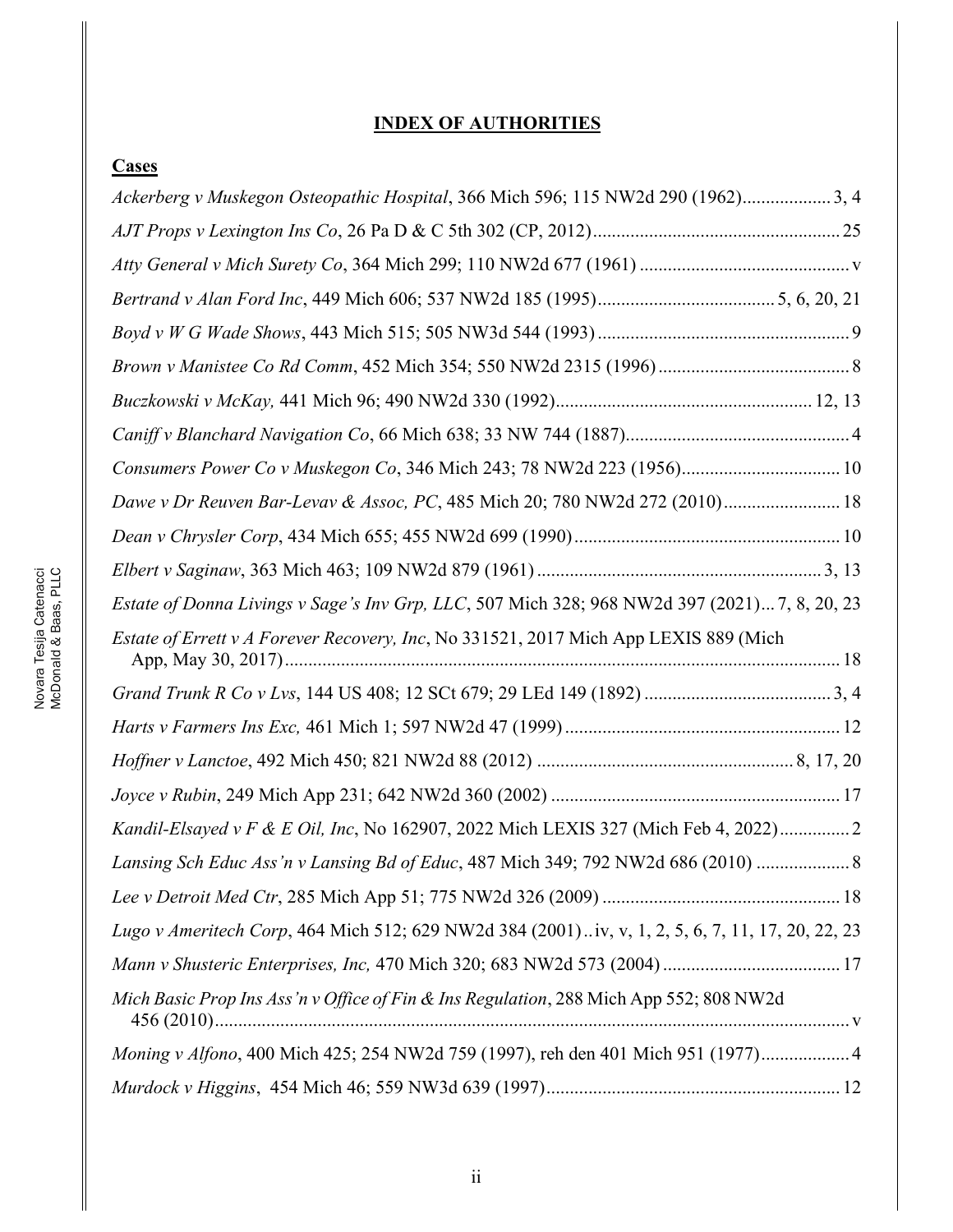| Quinlivan v Great Atlantic & Pacific Tea Co, Inc, 395 Mich 244; 235 NW2d 732 (1975) 17<br>Riddle v McLouth Steel Prods Corp, 440 Mich 85; 485 NW2d 676 (1992)  4, 11, 16<br>Williams v Cunningham Drug Stores Inc, 429 Mich 495; 418 NW2d 381 (1988)  4, 11<br>Wold Architects & Engineers v Strat, 474 Mich 223; 713 NW2d 750 (2006) 18<br><b>Statutes</b> |  |
|-------------------------------------------------------------------------------------------------------------------------------------------------------------------------------------------------------------------------------------------------------------------------------------------------------------------------------------------------------------|--|
|                                                                                                                                                                                                                                                                                                                                                             |  |
|                                                                                                                                                                                                                                                                                                                                                             |  |
|                                                                                                                                                                                                                                                                                                                                                             |  |
|                                                                                                                                                                                                                                                                                                                                                             |  |
|                                                                                                                                                                                                                                                                                                                                                             |  |
|                                                                                                                                                                                                                                                                                                                                                             |  |
|                                                                                                                                                                                                                                                                                                                                                             |  |
|                                                                                                                                                                                                                                                                                                                                                             |  |
|                                                                                                                                                                                                                                                                                                                                                             |  |
|                                                                                                                                                                                                                                                                                                                                                             |  |
|                                                                                                                                                                                                                                                                                                                                                             |  |
|                                                                                                                                                                                                                                                                                                                                                             |  |
|                                                                                                                                                                                                                                                                                                                                                             |  |
|                                                                                                                                                                                                                                                                                                                                                             |  |
|                                                                                                                                                                                                                                                                                                                                                             |  |

# **Other Authorities**

| $\sim$ . The residence of $\sim$ |  |
|----------------------------------|--|
|                                  |  |
|                                  |  |
| <b>Rules</b>                     |  |
|                                  |  |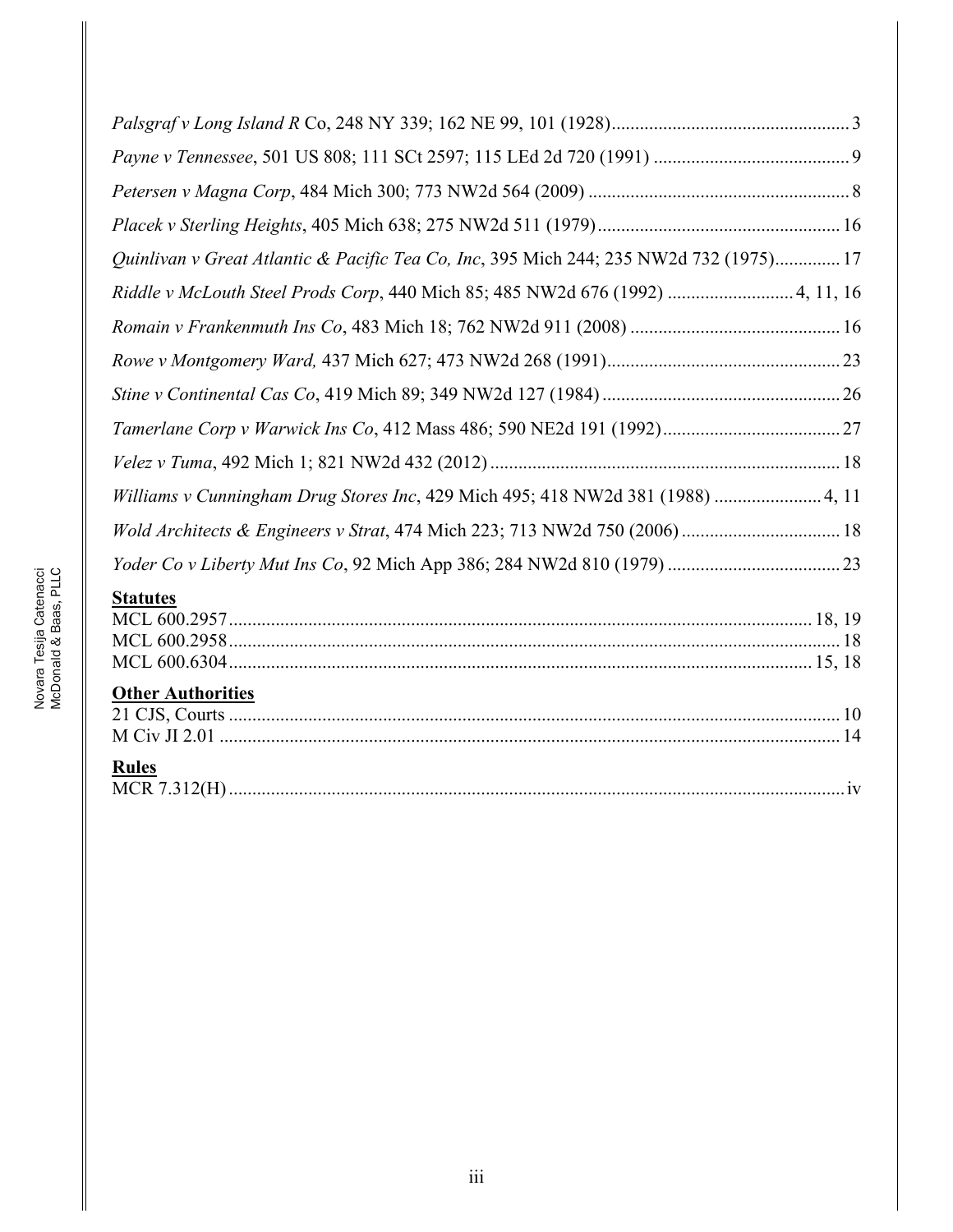#### **STATEMENT OF INTEREST OF AMICI CURIAE1**

The Court has invited interested persons or groups to seek permission to file briefs amicus curiae regarding whether the Open and Obvious Doctrine articulated in *Lugo v Ameritech Corp*, 464 Mich 512; 629 NW2d 384 (2001) is consistent with Michigan's comparative fault framework; and if not, which approach the Court should adopt for analyzing premises liability cases under that framework.

Amicus curiae Acuity, a Mutual Insurance Company ("Acuity") writes property and casualty insurance for consumers and businesses throughout the United States, including Michigan. Acuity provides commercial general liability ("CGL") policies for many industries that would be interested in the outcome of this case, including restaurants, retailers, apartment complexes, rental locations, hospitality, offices and snow removal services. Acuity is the 59th largest insurer in the nation and has been in business since 1925.

Amicus curiae Insurance Alliance of Michigan (the "Alliance"), represents over 30 other property and casualty insurers in Michigan. The Alliance is a non-profit, statewide, government affairs and public information association representing the property and casualty insurance industry in Michigan. It serves as a unified voice for the insurance industry, representing auto, home and business insurance companies throughout Michigan. Its mission includes creating a greater public awareness of the business of insurance and the benefits to the Michigan economy of a private entrepreneurial insurance and risk management industry. Its members include the following insurance companies operating in Michigan: The Auto Club Group, AF Group, Allstate, Amerisure,

<sup>&</sup>lt;sup>1</sup> Pursuant to the disclosure requirements of MCR 7.312(H), amici curiae represent that counsel for Defendant F&E Oil Inc. did not author this brief in whole or in part, nor did counsel or F&E contribute to it financially. This brief was paid for solely with monetary contributions from Acuity and the Alliance. Hanover, the insurer for Defendant F&E Oil Inc. is one of over 30 insurer members of the Alliance, but also did not author this brief in whole or in part and, other than its general payment of dues to the Alliance, did not contribute to it financially.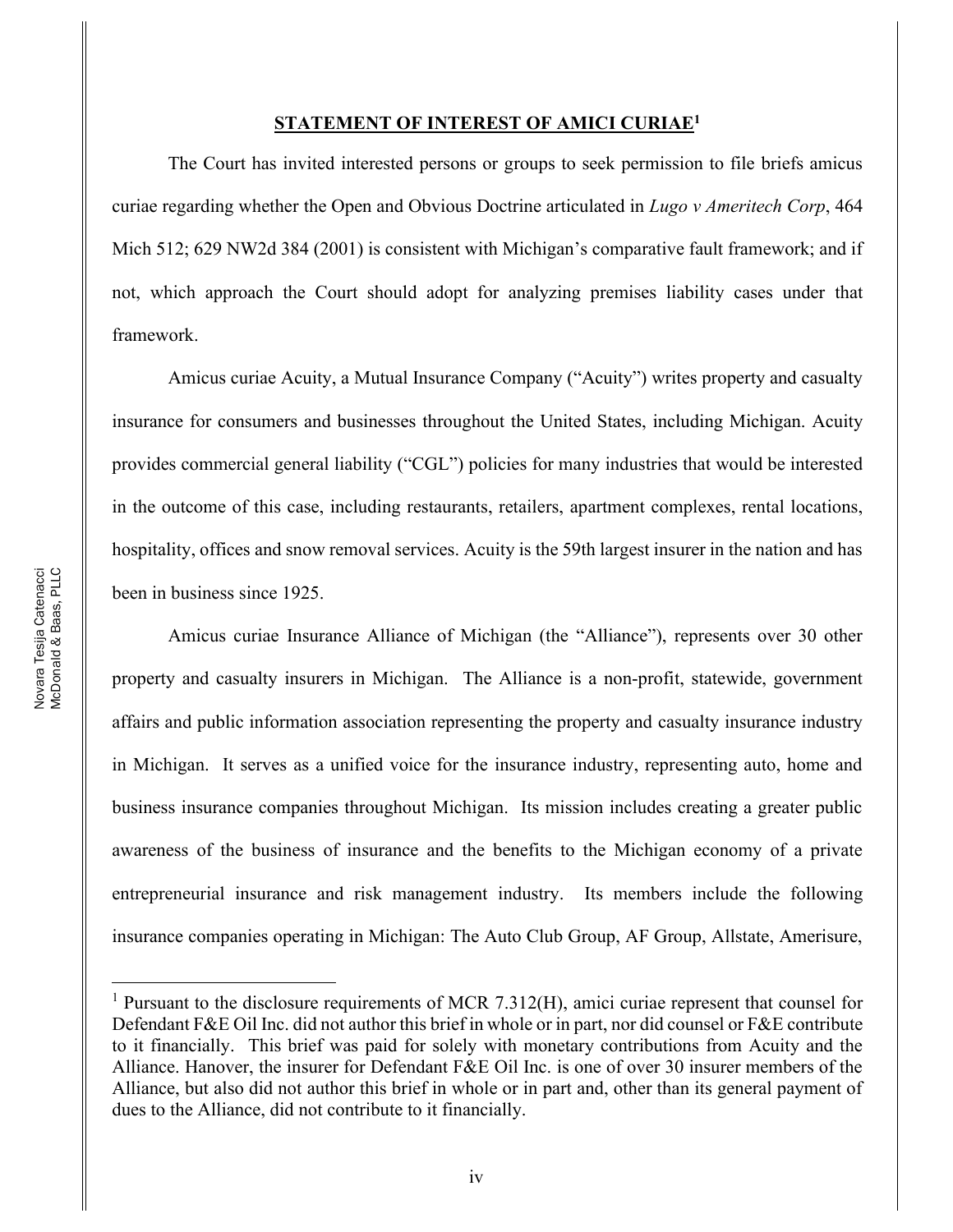Ameritrust, Auto-Owners, CNA, Conifer, Farm Bureau, Farmers & Merchants Mutual Fire, Farmers, Frankenmuth, Geico, Citizens, Hanover, Hastings Mutual, Liberty Mutual, Manufacturing Technology Mutual, Michigan Insurance, Nationwide, Northern Mutual, Pioneer State Mutual, ProAssurance, Progressive, Retailers, Secura, State Auto, State Farm, The Doctors Company, USAA, Westfield and Wolverine Mutual.

Michigan Courts have long recognized that "The insurance industry is of great public interest, and insurance laws are to be liberally construed in the interests of the public, policyholders and creditors.<sup>"2</sup> The insurance industry has a strong interest in Michigan courts consistently applying decades of premises liability precedent. Consistent application of the principles of duty, the Open and Obvious Doctrine, and the comparative fault statute allows the insurance industry to better predict losses, more efficiently provide coverage, and pass along these efficiencies to policyholders in the form of lower premiums. That is the interest of the citizens of Michigan. This Court should affirm the application of *Lugo* as consistent with Michigan's premises liability precedent and the comparative fault framework.

<sup>2</sup> *Mich Basic Prop Ins Ass¶n v Office of Fin & Ins Regulation*, 288 Mich App 552, 560; 808 NW2d 456 (2010); *Atty General v Mich Surety Co*, 364 Mich 299, 325, 337; 110 NW2d 677 (1961).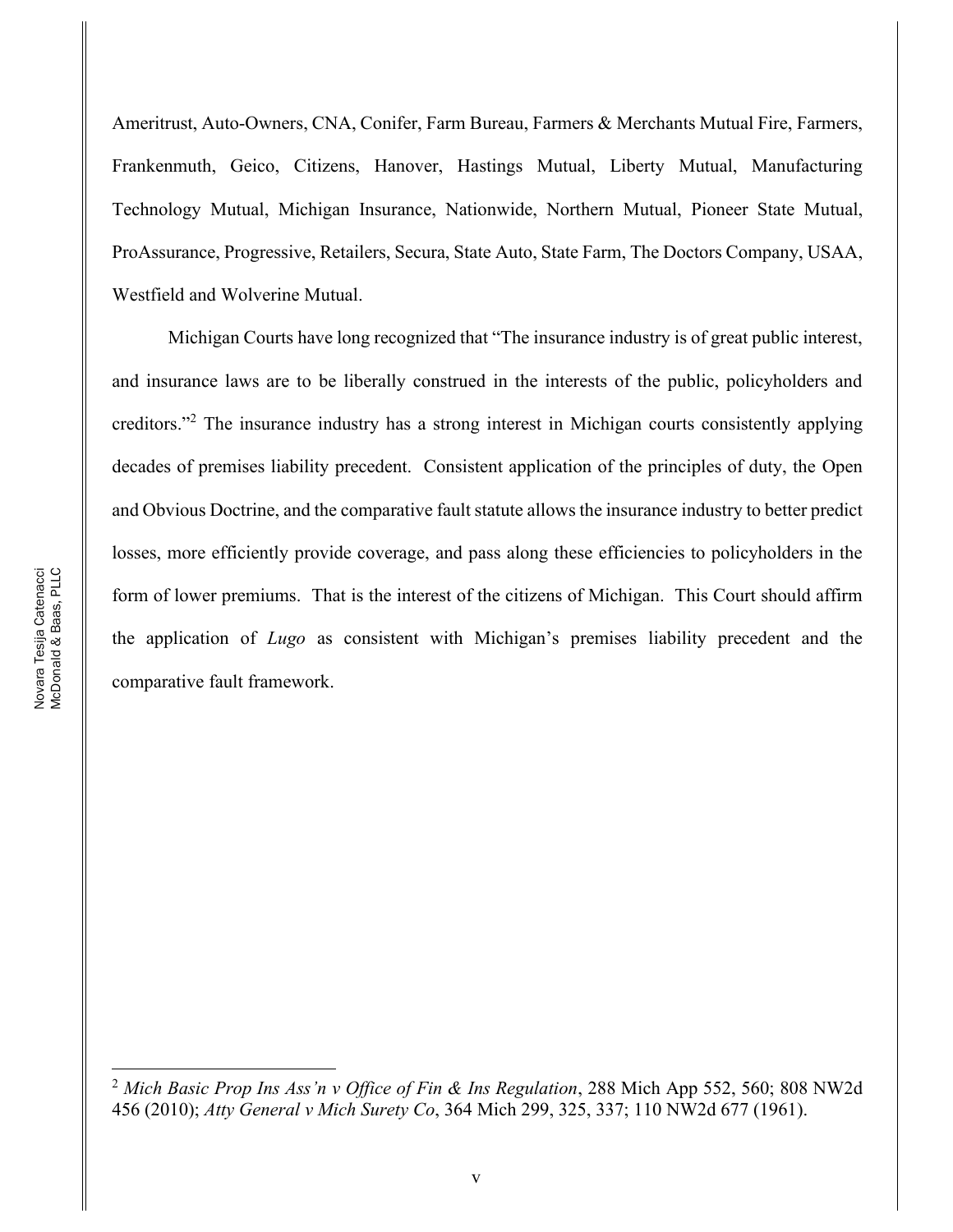#### **INTRODUCTION**

The Michigan Supreme Court asks how Michigan's longstanding Open and Obvious Doctrine, with its accompanying narrow exceptions best articulated in *Lugo v Ameritech Corp*, <sup>3</sup> fits within Michigan's statutory comparative fault framework.<sup>4</sup> Notable dissents and concurrences have questioned: 1) whether the doctrine belongs in the trial court's analysis of duty, or in the jury's allocation of fault; 2) whether the doctrine is abolished by or subsumed into Michigan's comparative fault statute; 3) whether the doctrine contradicts the  $2<sup>nd</sup>$  Restatement of Torts, and whether this is important; and 4) whether the 3<sup>rd</sup> Restatement should be adopted, although few states have done so.

Analysis shows that the doctrine and statute complement each other and together ensure that all textbook elements of a tort claim  $-$  duty, breach, causation and damages  $-$  are preserved and addressed properly. A court's application of the doctrine to evaluate duty as a matter of law, followed by a jury's application of the statute to allocate fault amongst tortfeasors, captures the spirit of the tort concepts summarized in the 2nd Restatement, even though unnecessary, since Restatements are meant to nationally canvas, not rewrite, laws; the same reason why the 3<sup>rd</sup> Restatement is irrelevant here.

This Court should not dismantle common law that the Michigan Legislature itself chose not to disturb when it subsequently passed Tort Reform in 1995. Not only would this inexplicably rewrite the law in this state, creating erratic, inconsistent definitions of duty, as determined by individual juries on a case-by-case basis, it would upend the insurance industry, which can only underwrite insurance when it can evaluate risk; a process that is dependent on consistency. Indeed, the premiums for current policies relied on existing decades-old Michigan law during the underwriting process. This Court should uphold the existing law in this state, which is a sensible application of the principles expounded in the 2nd Restatement.

<sup>3</sup> *Lugo v Ameritech Corp*, 464 Mich 512; 629 NW2d 384 (2001).

<sup>4</sup> 1995 PA 161.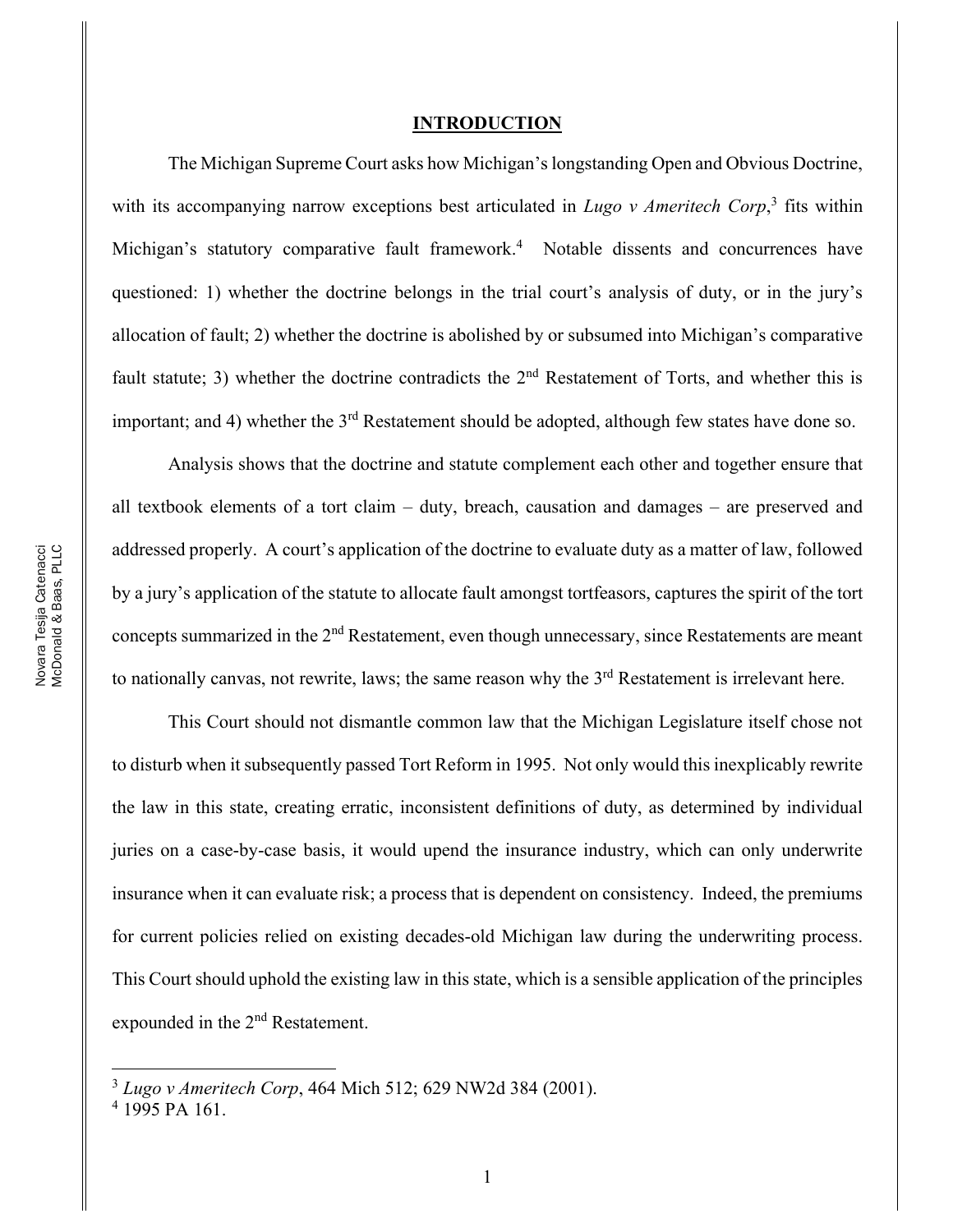#### **ARGUMENT**

### **I. THE CHALLENGE TO** *LUGO* **REPRESENTS AN ABRUPT DEPARTURE FROM EXISTING LAW THAT DOES NOT FOLLOW** *STARE DECISIS***.**

It is important to recognize from the start that this Court is contemplating an abrupt departure from long-established law that has been in place for decades. The Court conveyed as much when it invited commentary as to "*which* approach this Court should adopt for analyzing premises liability cases under a comparative negligence framework<sup>55</sup> when there is already a single, well-honed approach that the Legislature itself left intact when it passed Tort Reform almost 30 years ago. Only the correction of a palpable error can justify departing from one of the most significant foundations undergirding our legal system; the doctrine of *stare decisis*. There is no such error here, as there is no conflict between the application of the Open and Obvious Doctrine, with its narrow exceptions, and the comparative fault statute.<sup>6</sup> That other states might employ different statutory and common law, does not constitute an error in this state.

Moreover, this Court has articulated that *stare decisis* particularly applies when the Legislature chooses to leave common law undisturbed for long periods of time, and even more so when it passes a statute that does not overrule or modify it. In these instances, this Court has held that *stare decisis* dictates leaving any changes to the Legislature. Given these facts, honoring *stare decisis* is both appropriate and of utmost importance. Now more than ever, there is a need for stability in legal decisions from the High Court to avoid public perception of political pendulum shifts.

<sup>5</sup> (Emphasis added). *Kandil-Elsayed v F & E Oil, Inc*, No 162907, 2022 Mich LEXIS 327, \*1 (Mich Feb 4, 2022).

 $6$  Hereinafter, the use of the phrase "Open and Obvious Doctrine" is intended to include the narrow exceptions that this Court articulated in *Lugo*. Indeed, there does not appear to be any proponent of the idea that the doctrine would never have any exceptions, such that the existence of any open and obvious condition, under any circumstances, would automatically mean no duty for the landowner.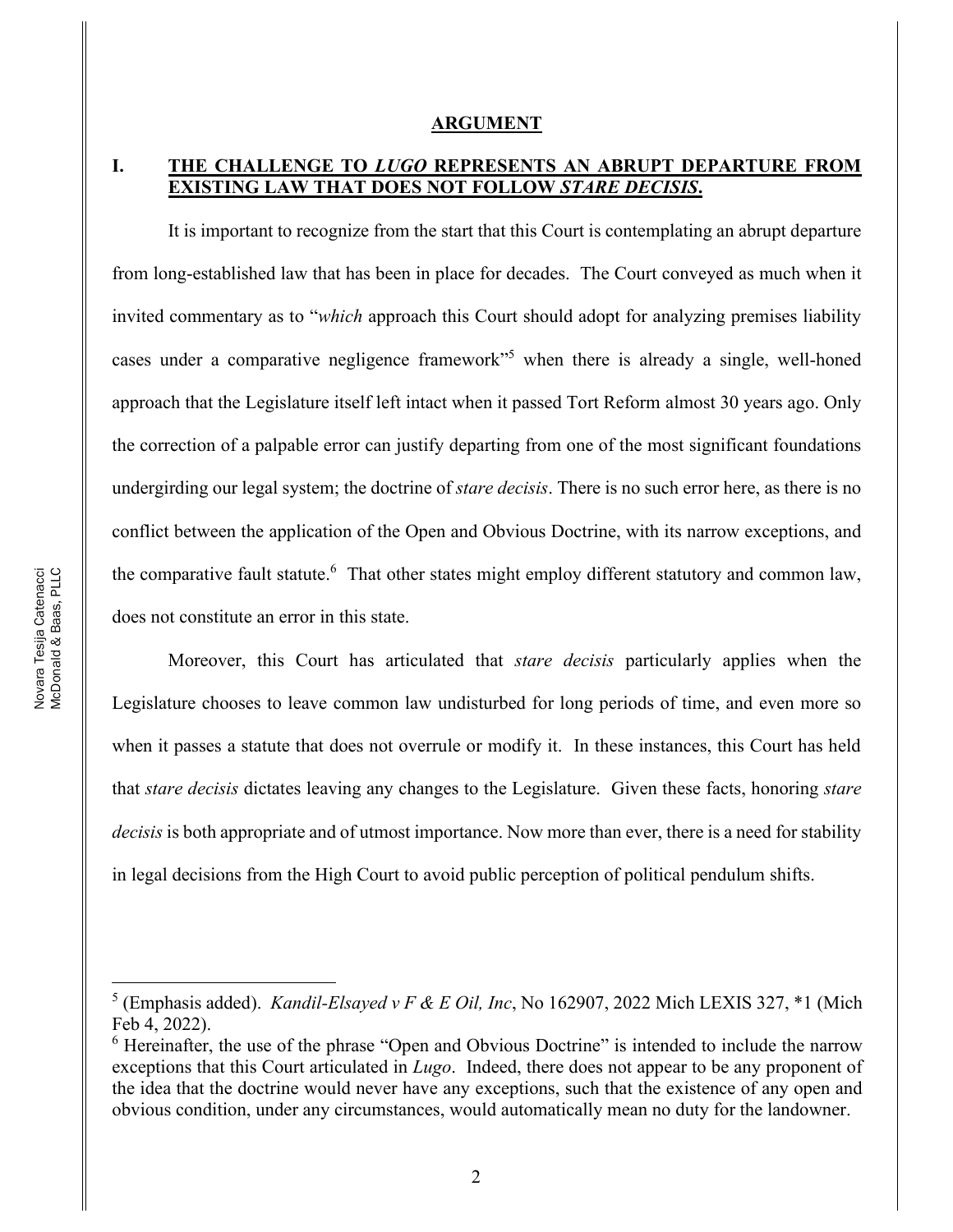### **A. The longstanding law in this state applies the Open and Obvious Doctrine, with its narrow exceptions, as a matter of law to establish duty, followed by the jury's evaluation of comparative fault.**

Typically, when a matter comes before the Michigan Supreme Court, there is a dispute over *what* the law in this state is, which requires clarification or illumination by the Court. Here, however, the issue is *whether* the existing law should remain in place. The Open and Obvious Doctrine has been in place for decades, and even its narrow exceptions, which were first referenced in shorthand by Justice Michael Cavanagh as "special aspects," predate Tort Reform. The history of this law is thus summarized here briefly, so the Court can move on to its substantive inquiry; whether it should rewrite this law.

The concept of the trial court establishing the duty of a landowner as a matter of law based on the relationship of the parties and deciding the issue when there is no factual dispute has been the law in Michigan for a century or more and predates even the 1st Restatement. In the 1961 case of *Elbert v Saginaw*, <sup>7</sup> where a toddler fell into a four-foot deep excavation that had remained open for a month, Justice Talbot Smith summarized what was even then established Michigan law by relying on the 1928 decision of *Palsgraf v Long Island R Co*:

A duty arises because of a relationship between the parties. Should it be found to exist, an actor has an obligation to conform to a certain standard of conduct... The defendants assert that they could not reasonably foresee that a person of plaintiff's class would be injured by the condition created by them... What the defendant is talking about here is duty... This issue is one of law, and is never for the jury. This is not to say, of course, that fact issues may never be involved in the application of the rule. In [the] event "varying inferences are possible, in Mr. Justice Cardozo's words, there is a "question" for the jury."

See also *Ackerberg v Muskegon Osteopathic Hospital*, <sup>8</sup> relying on the 1892 decision of *Grand Trunk* 

*R Co v Lvs*, which confirms that a jury's role is only generated "when a given state of facts is such

<sup>7</sup> *Elbert v Saginaw*, 363 Mich 463, 476; 109 NW2d 879 (1961), citing *Palsgraf v Long Island R* Co, 248 NY 339, 345; 162 NE 99, 101 (1928).

<sup>8</sup> *Ackerberg v Muskegon Osteopathic Hospital*, 366 Mich 596; 115 NW2d 290 (1962), citing *Grand*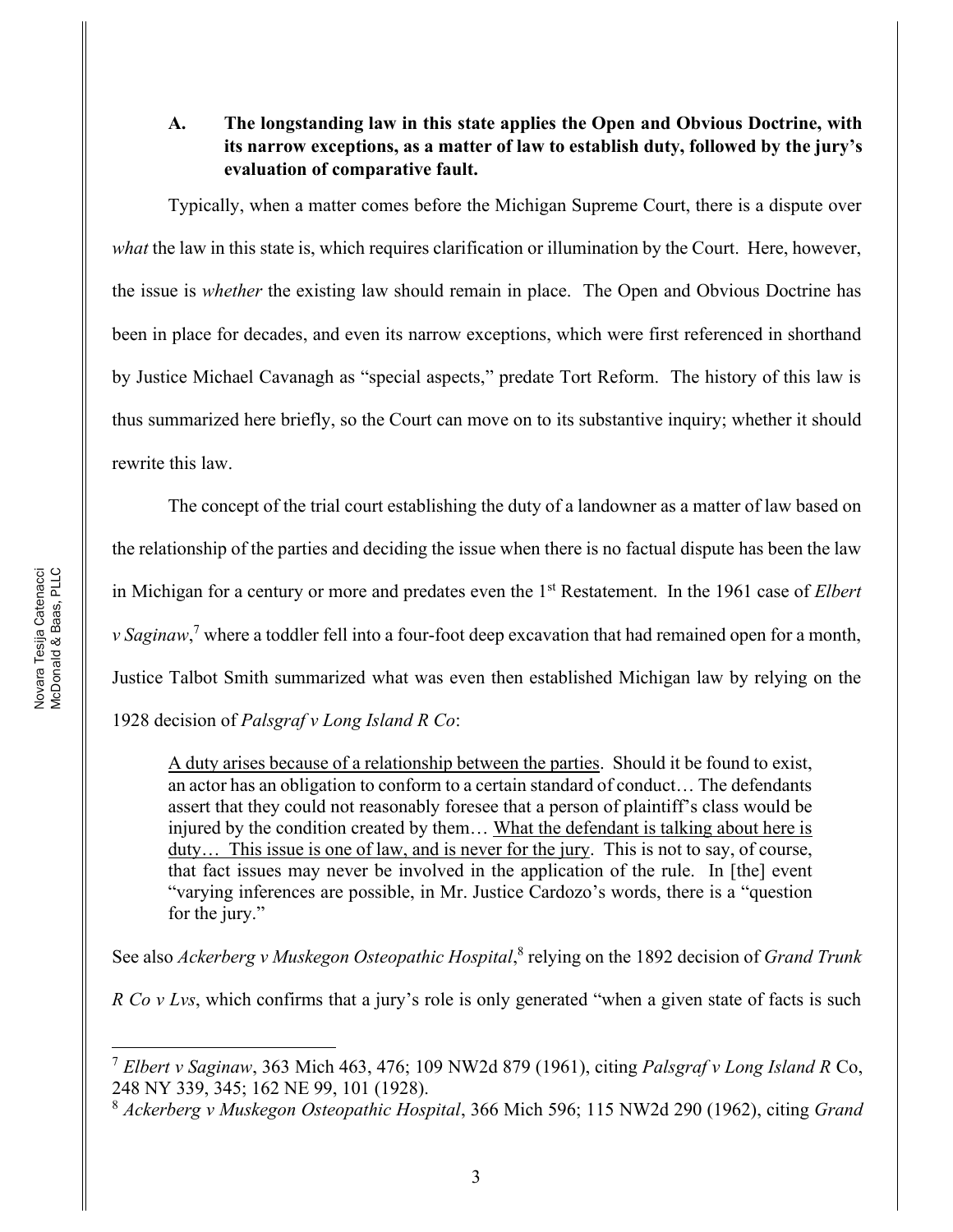that reasonable men may fairly differ upon the question as to whether there was negligence or not, the determination of the matter is for the jury.´ In *Ackerberg*, a patient fell off a platform with no guardrail.

That there is no duty as a matter of law when a hazard is "obvious," "apparent, "open" "known" or of similar ilk likewise preceded Tort Reform. For example, in the 1988 case of *Williams v Cunningham Drug Stores*, <sup>9</sup> which involved a storeowner's duty of care to invitees during a robbery, the Michigan Supreme Court confirmed that a landowner has no duty to warn invitees of dangers "so obvious and apparent that an invitee may be expected to discovery them himself. Furthermore, 'the occupier is not an insurer of the safety of invitees...." In *Cunningham Drug*, the Michigan Supreme Court also reiterated the distinction between the role of the court and jury, specifically that the judge decides what constitutes duty and the general standard of care:

In deciding this question, we note that the court and jury perform different functions in a negligence case.Among other things*,* the court decides the questions of duty and the general standard of care, and the jury determines what constitutes reasonable care under the circumstances.<sup>10</sup>

Fast-forwarding to 1992, which still preceded Tort Reform, the Michigan Supreme Court again articulated the Open and Obvious Doctrine in *Riddle v McLouth Steel Products*. 11 There, the Court examined a landowner's duty to warn of known or obvious dangers in the context of a steel plant's known oil-covered floor. The Court cited cases back to the 1887 case of *Caniff v Blanchard Navigation Co*, <sup>12</sup> which found as a matter of law that a landowner had no duty toward a plaintiff who fell through an open hatch on a ship being docked in winter "because the danger was not hidden."

*Trunk R Co v Lvs*, 144 US 408; 12 SCt 679; 29 LEd 149 (1892).

<sup>9</sup> *Williams v Cunningham Drug Stores Inc*, 429 Mich 495, 500; 418 NW2d 381 (1988).

<sup>10</sup> (Emphasis added). *Id* at 500-501, citing *Moning v Alfono*, 400 Mich 425, 438; 254 NW2d 759 (1997), reh den 401 Mich 951 (1977).

<sup>11</sup> *Riddle v McLouth Steel Prods Corp*, 440 Mich 85; 485 NW2d 676 (1992).

<sup>12</sup> *Caniff v Blanchard Navigation Co*, 66 Mich 638; 33 NW 744 (1887).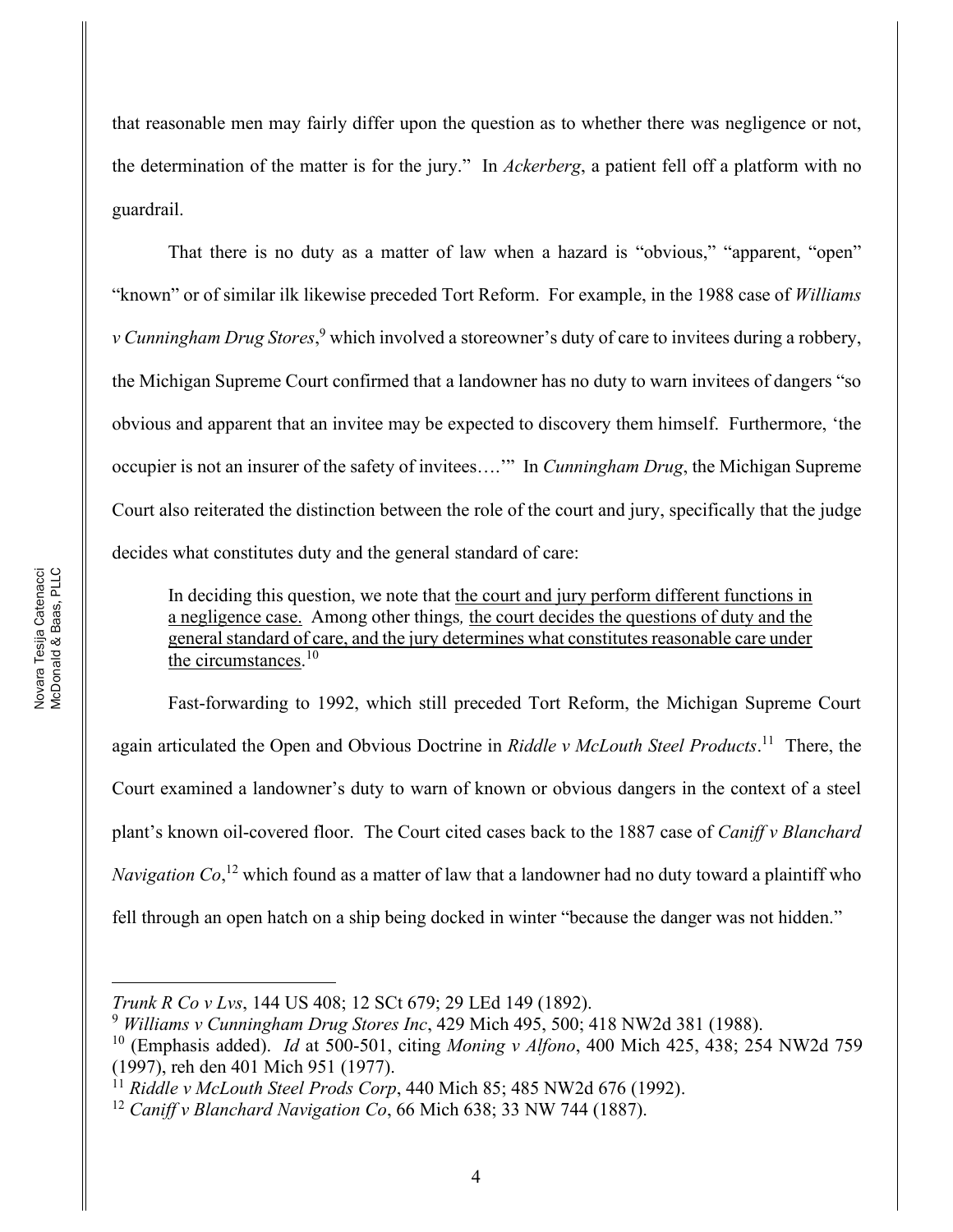Importantly, in *Bertrand v Alan Ford Inc*, decided on August 15, 1995 – also passed before Tort Reform<sup>13</sup> – Justice Michael Cavanagh, writing for the majority, first coined the expression "special aspects" to describe those narrow occasions when, despite an open and obvious hazard that would otherwise fail to generate duty for the landowner, there could still be a duty to invitees.<sup>14</sup> In articulating the Open and Obvious Doctrine thus, Justice Cavanagh indicated that this conclusion was entirely consistent with the  $2<sup>nd</sup>$  Restatement and quoted it extensively in support of the Court's ruling, even though the phrase "special aspects" is not used anywhere in the Restatement (nor need it be).<sup>15</sup>

Justice Cavanagh wrote:

With the axiom being that the duty is to protect invitees from unreasonable risks of harm, the underlying principle is that even though invitors have the duty to exercise reasonable care in protecting their invitees, they are not absolute insurers of the safety of their invitees. Consequently, because the danger of tripping and falling a step is generally open and obvious, the failure to warn theory cannot establish liability. However, there may be **special aspects** of these particular steps that make the risk of harm unreasonable, and, accordingly, a failure to remedy the dangerous condition may be found to have breached the duty to keep the premises reasonably safe.<sup>16</sup>

Justice Cavanagh took pains to quote from §343 and §343 $A^{17}$  of the 2<sup>nd</sup> Restatement to articulate the

rationale for the Court's holding, stating:

When §§343 and 343A are read together, the rule generated is that if the particular activity or condition creates a risk of harm only because the invitee does not discover the condition or realize its danger, then the open and obvious doctrine will cut off liability if the invitee should have discovered the condition and realized its danger. On the other hand, if the risk of harm remains unreasonable, despite its obviousness or despite knowledge of it by the invitee, then the circumstances may be such that the

<sup>&</sup>lt;sup>13</sup> 1995 PA 161 was filed with the Secretary of State on October 10, 1995 and went into effect on March 28, 1996.

<sup>14</sup> *Bertrand v Alan Ford Inc*, 449 Mich 606, 614; 537 NW2d 185 (1995).

<sup>&</sup>lt;sup>15</sup> Indeed, it does not appear that any party is proffering the position that a landowner has no duty for open and obvious conditions under any conditions whatsoever.

<sup>16(</sup>Emphasis added). *Id*.

<sup>&</sup>lt;sup>17</sup> Justice Cavanagh later suggested in his concurrence in *Lugo* that §343 and §343A should be read separately (" $\S$ 343A needs to be read as its own rule, and not as an exception to  $\S$ 343") but this generates unnecessary confusion because, if they are read separately in this manner, they literally contradict each other, as will be discussed below. *Lugo*, 464 Mich at 530-531.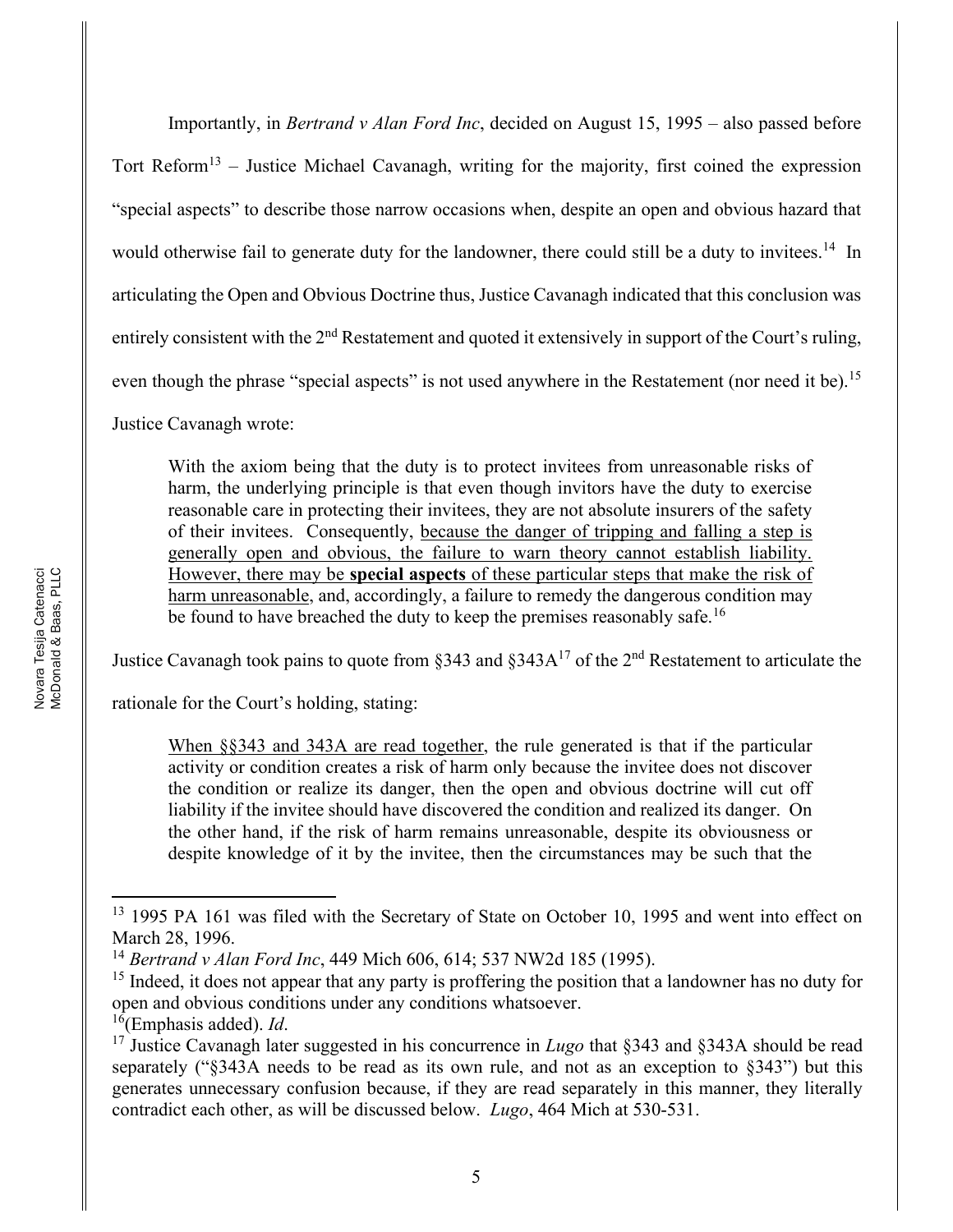invitor is required to undertake reasonable precautions. The issue then becomes the standard of care is for the jury to decide.<sup>18</sup>

The comparative fault statute passed as part of Tort Reform was effective March 28, 1996. As will be discussed below, the statute did not address, overturn or codify the Open or Obvious Doctrine or any exceptions thereto, whether called "special aspects" as shorthand or not. The statute simply addresses how a jury is to allocate fault. The statute states:

In an action based on tort or another legal theory seeking damages for personal injury, property damage, or wrongful death, the court shall reduce the damages by the percentage of comparative fault of the person upon whose injury or death the damages are based as provided in section 6306 or 6306a, as applicable. If that person's percentage of fault is greater than the aggregate fault of the other person or persons, whether or not parties to the action, the court shall reduce economic damages by the percentage of comparative fault of the person upon whose injury or death the damages are based as provided in section 6306 or 6306a, as applicable, and noneconomic damages shall not be awarded.<sup>19</sup>

The statute does not address, abolish or subsume the Open and Obvious Doctrine in any way.

In 2001, over twenty years ago, *Lugo* was decided. 20 Written by Justice Clifford Taylor, the majority followed *Bertrand,* where the case involved an invitee to a telephone company who stepped in a pothole on the premises. There, the Court continued the use of Justice Michael Cavanagh's shorthand phrase, "special aspects," and articulated two specific examples of them:  $(1)$  an "effectively" unavoidable" danger in the form of standing water next to a commercial building's only exit, effectively trapping consumers inside the building; and  $(2)$  an "unreasonably dangerous" condition in the form of an "unguarded thirty-foot deep pit in the middle of a parking lot."<sup>21</sup> The Court held:

[T]he general rule is that a premises possessor is not required to protect an invitee from open and obvious dangers, but, if special aspects of a condition make even an open and

<sup>18</sup> (Emphasis added). *Id* at 186.

 $19$  MCL 600.2959.

<sup>20</sup> *Lugo v Ameritech Corp, Inc*, 464 Mich 512; 629 NW2d 384 (2001).

<sup>21</sup> *Id* at 523-24.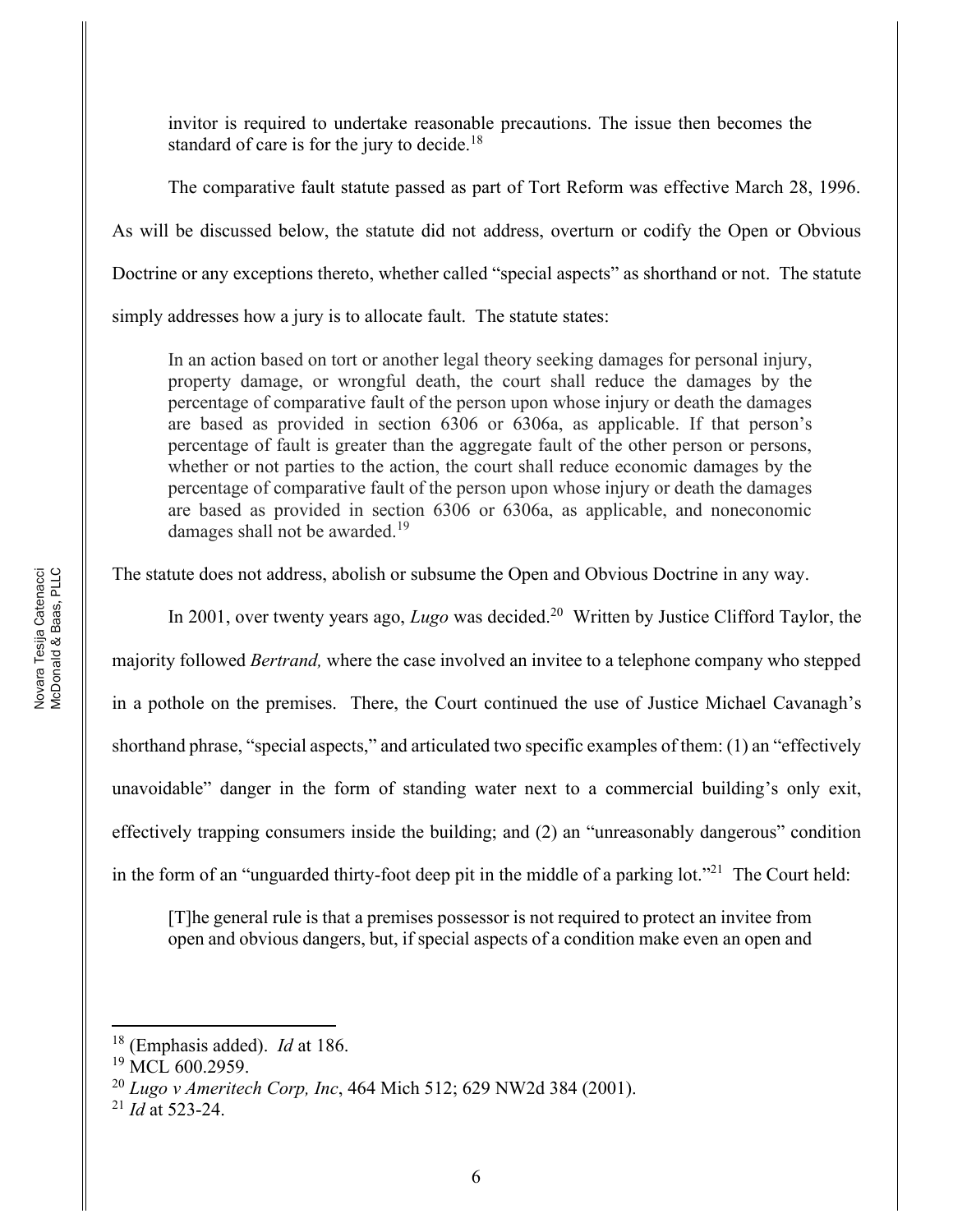obvious risk unreasonable dangerous, the premises possessor has a duty to undertake reasonable precautions to protect invitees from that risk.<sup>22</sup>

The Court ruled that the evidence submitted to the trial court "allows for no genuine issue of material fact with respect to whether plaintiff's claim was barred by the open and obvious doctrine.<sup> $23$ </sup>

The *Lugo* Court also explained that, "In our view, this approach is consistent with §343A of the Restatement, which indicates that a possessor of land is only liable to invitees for harm caused by an obvious condition, if the possessor should "anticipate the harm. $24$  Justice Michael Cavanagh concurred in the decision,<sup>25</sup> agreeing "that the plaintiff failed to establish a basis for imposing liability despite the open and obvious nature of the pothole.<sup> $26$ </sup> He further concurred that "a premises" possessor is not generally required to protect an invitee from open and obvious dangers" and that "there are exceptions to this general rule."<sup>27</sup>

Fast forwarding again to the recent decision in *Estate of Donna Livings v Sage's Inv Group*, *LLC*, the Court still did not overturn the extensive precedent summarized above, but rather examined the singular question of whether an employee's need to go to work made a hazard effectively unavoidable. There, Justice Viviano, writing the majority decision, used the phrase "elaborations" to describe the two exceptions to the imposition of duty for open and obvious hazards as occurring ³when the danger is *unreasonably dangerous* or when the danger is *effectively unavoidable*.´28 The

<sup>27</sup> *Id*.

<sup>22</sup> *Id* at 517.

<sup>23</sup> *Id* at 523-24.

<sup>24</sup> *Id* at 526.

<sup>&</sup>lt;sup>25</sup>The basis for his separate opinion is the preference that the focus be whether the landowner's actions were "reasonable" à la the  $2<sup>nd</sup>$  Restatement, which even he admits allows for "special aspects" to be "considered in determining whether liability should be suspended." He concludes that, if the focus could be redirected thus, "the existence of special aspects in a particular case will not necessarily be outcome determinative." *Lugo*, 464 Mich at 543. As will be discussed below, however, this is not the law in Michigan, nor should it be.

 $^{26}$  *Id.* 

<sup>&</sup>lt;sup>28</sup>(Emphasis in original). *Estate of Donna Livings v Sage's Inv Grp, LLC*, 507 Mich 328, 339; 968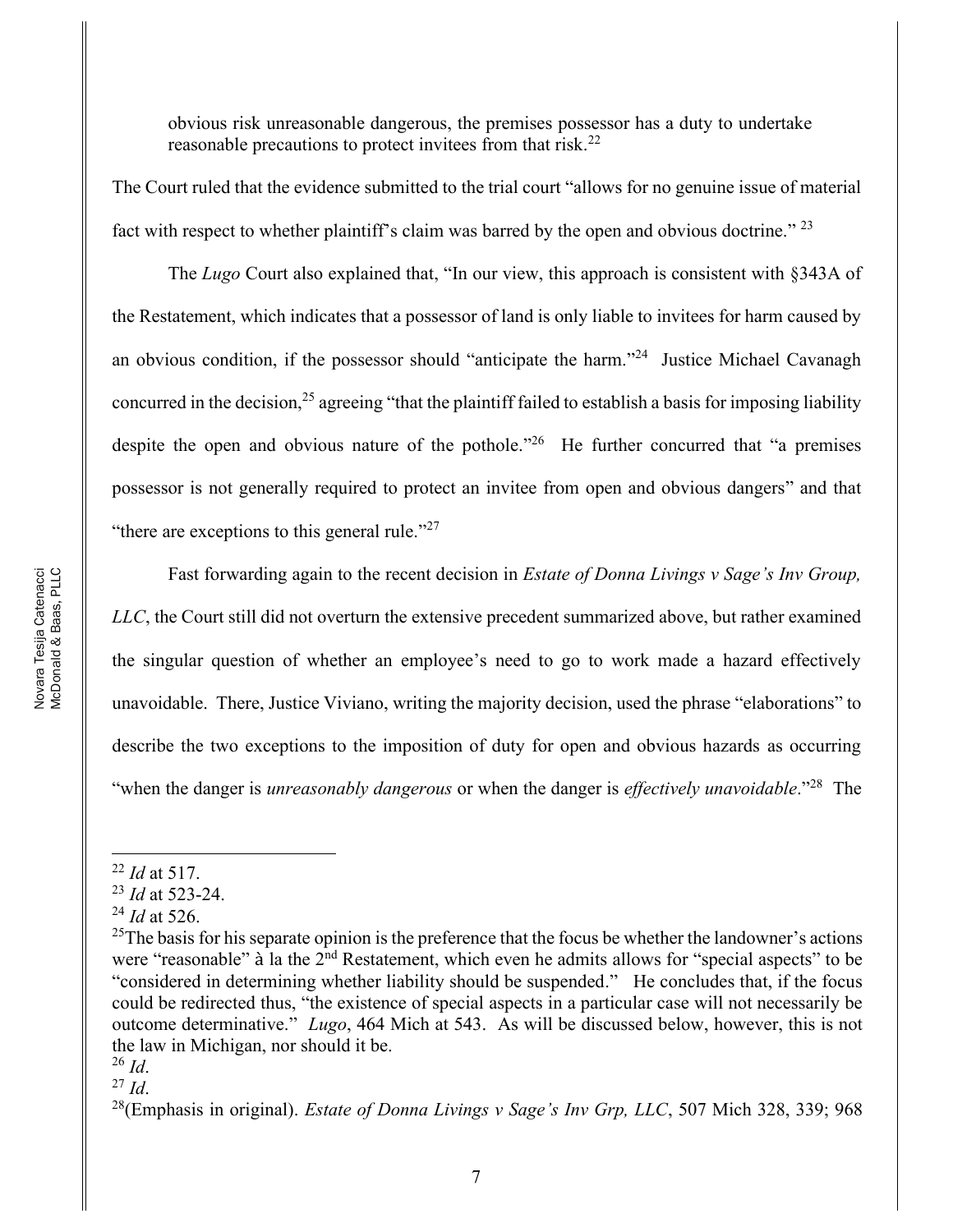decision also confirms that "despite the fact that our current framework uses different terminology, we have stressed that our law remains consistent with the Restatement approach.<sup>329</sup> The law in this state is thus stable and predictable.

#### **B.** *Stare decisis* **should be honored, as the exception to its broad application for correction of errors does not apply, particularly when the Legislature did not alter it and has been content with the status quo for decades.**

It is precisely because the law is still stable and predictable that s*tare decisis* should be honored here. It represents one of the most fundamental elements of our judicial system; consistent precedent upon which the citizens and businesses of this state – including both small businesses that are policyholders and their insurers who write business in Michigan- can rely. The rare instance when *stare decisis* could be rejected comes only when there is a substantive error that must be corrected. Here, there is no such error. Moreover, this Court has long recognized that when the Legislature leaves intact case law for extended periods, *stare decisis* requires leaving revisions to the Legislature.

As Justice Michael Cavanaugh articulated in the 2010 decision in *Lansing Schools Education*  Association,<sup>30</sup> "Under the longstanding doctrine of *stare decisis*, 'principles of law deliberately examined and decided by a court of competent jurisdiction should not be lightly departed. The importance of the *stare decisis* doctrine is well-established, for, as Alexander Hamilton stated, to avoid an arbitrary discretion in the courts, it is indispensable that [courts] should be bound down by strict rules and precedents which serve to define and point out their duty in every particular case that comes before them.<sup>731</sup> As the United States Supreme Court has also confirmed, *stare decisis* 

NW2d 397 (2021), *citing Hoffner v Lanctoe*, 492 Mich 450, 463; 821 NW2d 88 (2012). <sup>29</sup> *Id* at 344.

<sup>30</sup> *Lansing Sch Educ Ass¶n v Lansing Bd of Educ*, 487 Mich 349, 366; 792 NW2d 686 (2010).

<sup>31</sup> Citing *Brown v Manistee Co Rd Comm*, 452 Mich 354, 365; 550 NW2d 2315 (1996), *Petersen v Magna Corp*, 484 Mich 300, 314-315; 773 NW2d 564 (2009) and The Federalist No. 78, p 471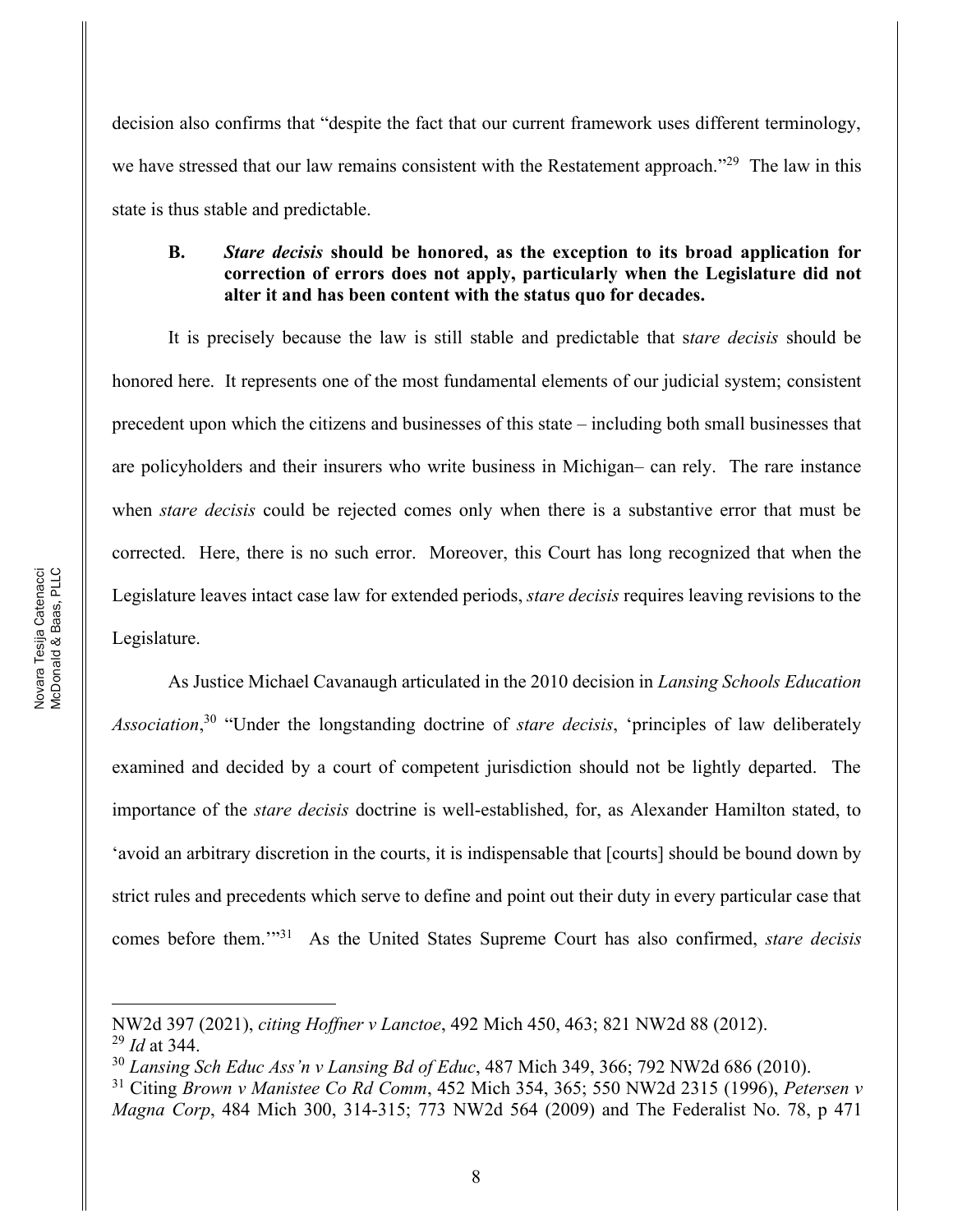³promotes the evenhanded, predictable, and consistent development of legal principles, fosters reliance on judicial decisions, and contributes to the actual and perceived integrity of the judicial process."32

The application of *stare decisis* in this case is particularly important when there has been such a stable body of law governing the Open and Obvious Doctrine for so long, and there has been no recent intervening event, save an election, that would trigger the need for re-examination, such as a newly amended statute or new set of facts. The facts and issues in this case are similar to those that came before. Nothing has changed.

While there is one circumstance in which a high court might overturn existing law  $-\text{correcting}$ past errors – there is no error to correct here. The doctrine and the statute have worked together harmoniously for decades and fully reflect the spirit of the summary of various state laws that is presented by the 2nd Restatement, even though they need not.

Importantly, the Legislature chose not to address, override or absorb the Open and Obvious Doctrine when it passed Tort Reform almost three decades ago. The statute speaks only to allocation of fault and does not rescind or discuss the Open and Obvious Doctrine at all. Justice Mallet in 1993 articulated that this fact alone should trigger the application of *stare decisis* and result in considerable restraint in rewriting state law, leaving it to the domain of the Legislature:

When, over a period of many years, the Legislature has acquiesced in this Court's construction of a statute, the judicial power to change that interpretation ought to be exercised with great restraint. On more than one occasion, our Court has quoted with approval the statement that stare decisis 'is especially applicable where the construction placed on a statute by previous decisions has been long acquiesced by the legislature, by its continued use or failure to change the language of the statute so constructed, the power to change the law as interpreted being regarded, in such circumstances, as one to be exercised solely by the legislature.<sup>33</sup>

<sup>(</sup>Alexander Hamilton)(Clinton Rossiter ed, 1961).

<sup>32</sup> *Payne v Tennessee*, 501 US 808, 827; 111 SCt 2597; 115 LEd 2d 720 (1991).

<sup>33</sup> (Emphasis added). *Boyd v W G Wade Shows*, 443 Mich 515, 525 n 15; 505 NW3d 544 (1993); 525-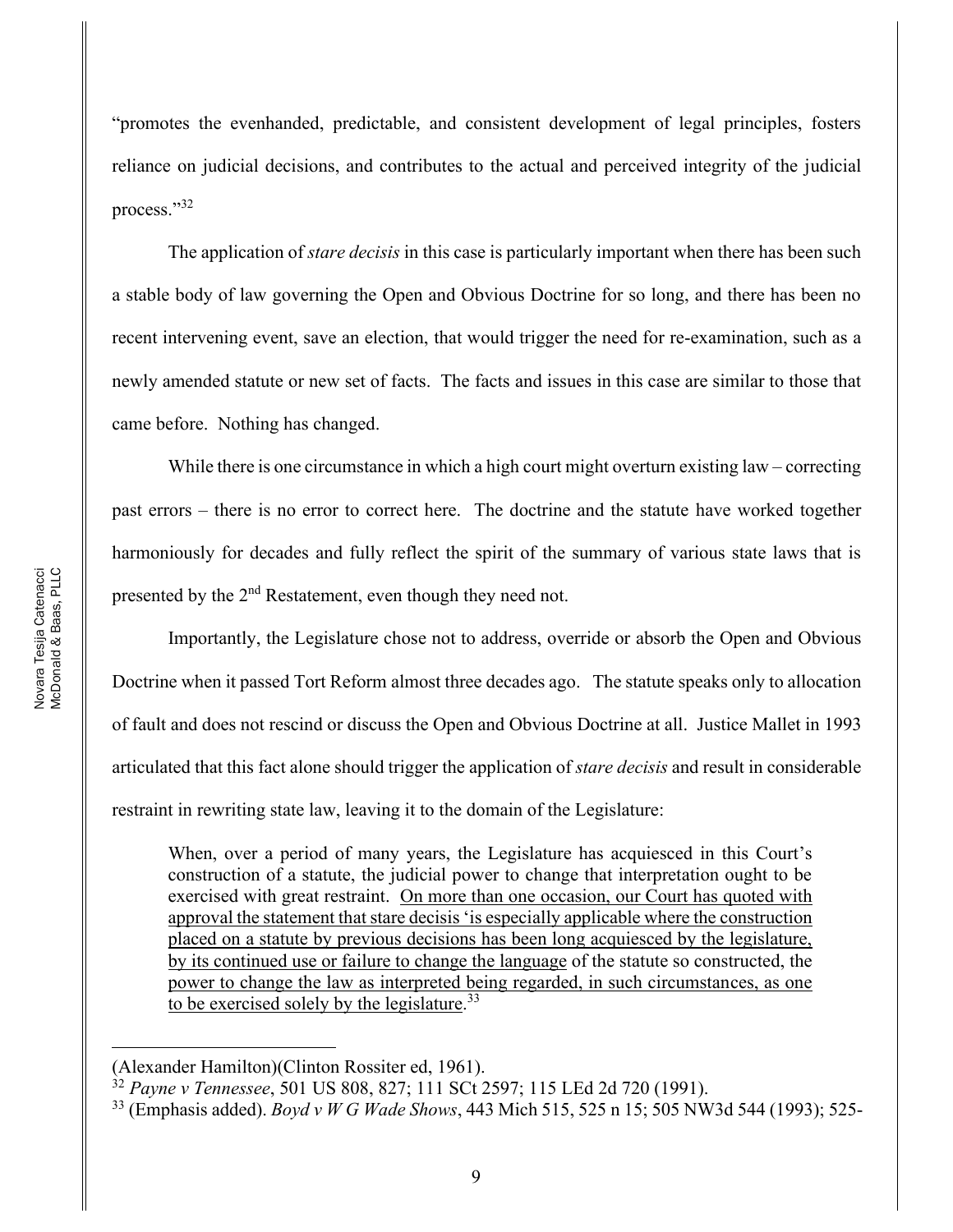*Stare decisis* should be honored here. There is no basis to override it.

# **II. APPLICATION OF THE OPEN AND OBVIOUS DOCTRINE TO THE LEGAL ISSUE OF DUTY IS A FUNDAMENTAL ELEMENT OF TORT LAW PERFORMED BY THE JUDGE; IT IS NOT PART OF A JURY¶S ALLOCATION OF FAULT.**

As important as applying *stare decisis* for its own sake is the practical reason why Michigan's Open and Obvious Doctrine should be applied to the legal issue of duty; its framework authenticates and supports the application of the most basic, textbook elements of tort law. Those elements require the trial court's analysis of the relationship of the parties and the obligations that arise from those relationships to establish uniform rules by which society can govern itself. The question has to be, "does a landowner's relationship with its invitee create duty when the danger is open and obvious?" Shifting this work to individual juries both eviscerates the established role of the trial court and upends society's need for consistent rules they can follow. The answer to a business owner's question, "what are my responsibilities to my invitees for an obvious hazard" should not be, "each individual jury will let you know at the end of each individual verdict." Nor can that business owner's insurer evaluate risk when setting premiums through the underwriting process. Moreover, sweeping these judicial responsibilities into the jury's responsibilities gives the impression that if someone falls and injures themselves, there *must* be someone to blame because fault must be "allocated." This contradicts Michigan's law, and insurance policy exclusions, for *force majeure* events. Sometimes no one is responsible for that winter storm.

<sup>36,</sup> quoting *Dean v Chrysler Corp*, 434 Mich 655, 664; 455 NW2d 699 (1990), quoting *Consumers Power Co v Muskegon Co*, 346 Mich 243, 251; 78 NW2d 223 (1956), quoting 21 CJS, Courts, sec 214, pp 388-390.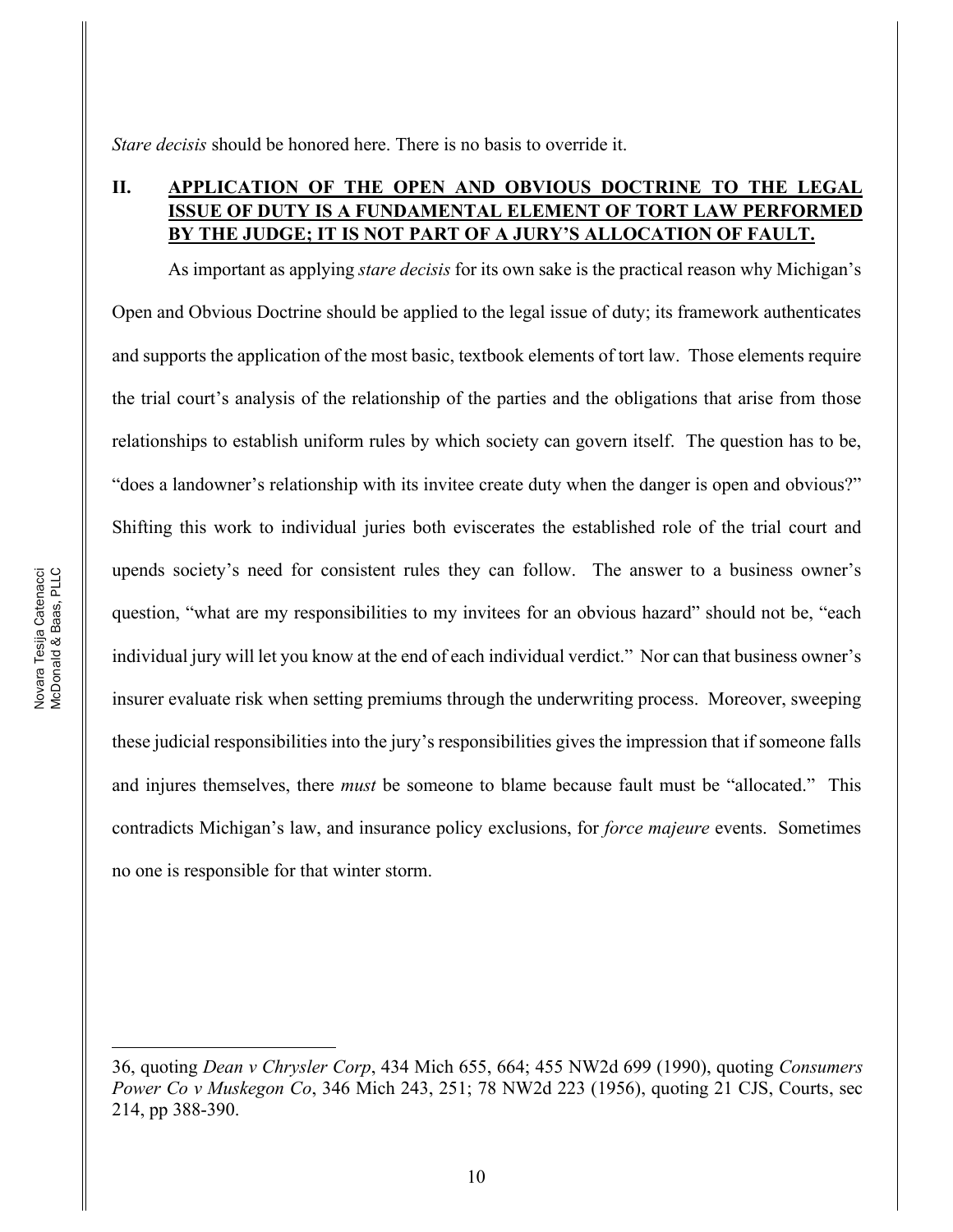#### **A. It is blackletter law that it is the trial court¶s role to establish and evaluate duty and the general standard of care by considering the relationship between the parties, which is necessary for society to operate optimally.**

As taught in presumably every law school in the country, the first of the four elements of a tort claim is duty, established and adjudged as a matter of law by the trial court, unless there is a disputed question of fact.<sup>34</sup> And like unto it, the trial courts establish the general standard of care. This is the fabric of tort law in this state, dating back almost 100 years and one that jurisprudence easily recognizes is necessary to order society.

In *Riddle v McLouth Steel Prods Corp*, the Court explained:

The threshold issue of the duty of care in negligence actions must be decided by the trial court as a matter of law. In other words, the court determines the circumstances that must exist in order for a defendant's duty to arise.

(Emphasis added).<sup>35</sup> See also, *Lugo*, "When no material issues of fact exist, the existence of a legal duty is a question of law for the court to decide.<sup> $36$ </sup>

Establishing the general standard of care is likewise within the domain of the trial court.

Again, in *Williams v Cunningham Drug Stores, Inc*, the Court explained, "[T]he court and jury perform different functions in a negligence case. Among other things, the court decides the questions of duty *and the general standard of care*, and the jury determines what constitutes reasonable care under the circumstances."<sup>37</sup>

<sup>&</sup>lt;sup>34</sup> First year law students are taught almost universally that negligence consists of four distinct elements: duty, breach, causation, and harm. See, e.g., George C. Christie, Cases and Materials on Torts 108-09 (1983) (citing the four elements); Richard A. Epstein, *Cases and Materials on Tor*t*s* 128 (5th ed. 1990) (reciting "duty, breach, causation, and damages" as the elements of a ³standard negligence action´); Jerry J. Phillips *et al., Tort Law: Cases, Materials, Problems* 221-22  $(3d$  ed. 2001) (describing an actor's "basic obligations" and citing the four elements from section 281 of the Restatement (Second) of Torts); John W. Wade et al., Prosser, Wade and Schwartz's *Torts: Cases and Materials* 131 (9th ed. 1994) (same).

<sup>35</sup> *Riddle*, 440 Mich at 95. 36 *Lugo,* 464 Mich at 516.

<sup>37</sup> (Emphasis added). *Cunningham Drug*, 429 Mich at 500.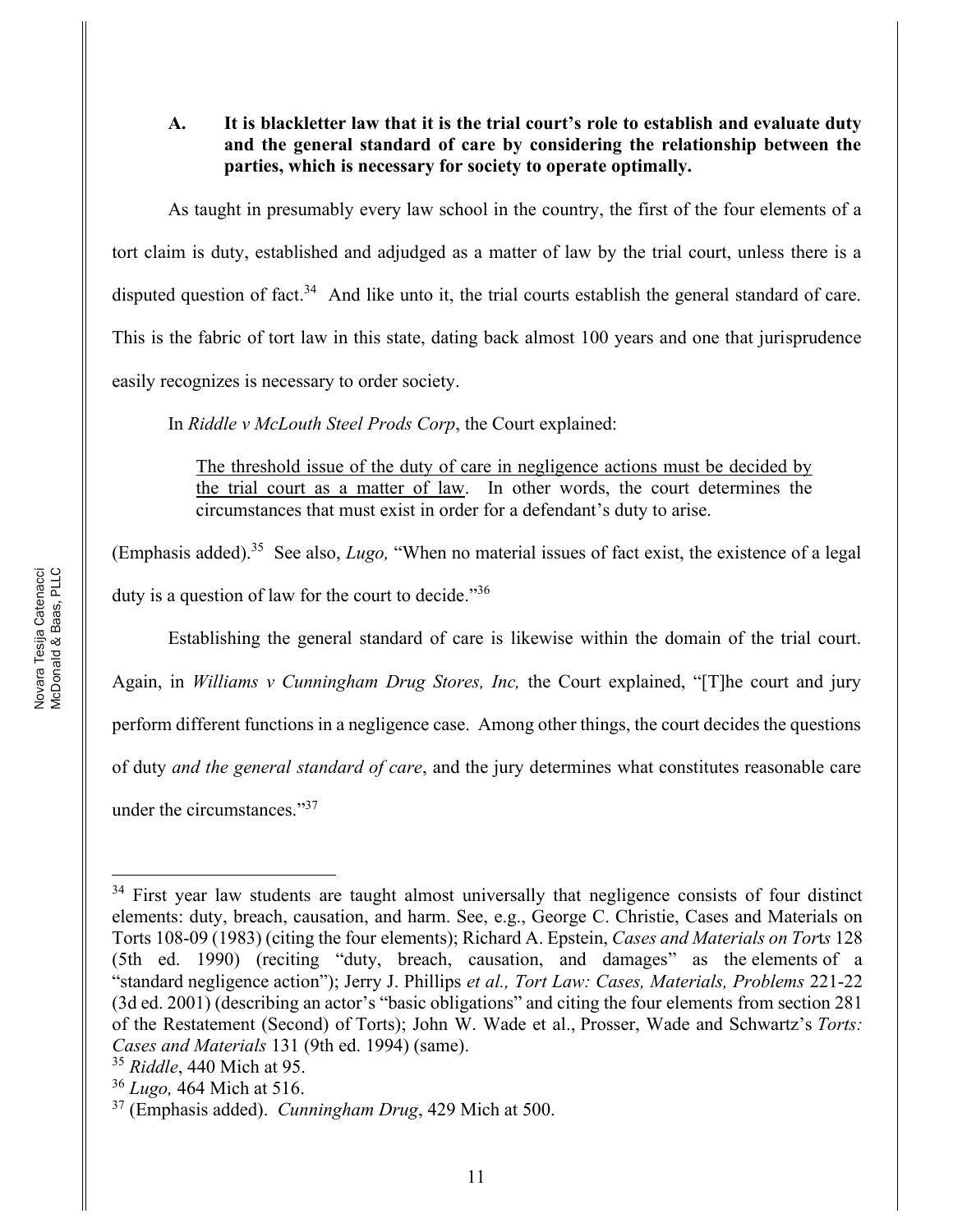While it need not be, this approach is entirely consistent with the  $2<sup>nd</sup>$  Restatement, whose Comments state that "Once the existence of a legal duty is found, it is the further function of the court to determine and formulate the standard of conduct to which the duty requires the defendant to conform....<sup>38</sup> The  $2<sup>nd</sup>$  Restatement further agrees that, "Where it is clear upon the evidence that the defendant has or has not conformed to what the standard of the law requires, and that no reasonable [person] could reach a contrary conclusion, the court must withdraw the issue from the jury and direct a verdict  $\ldots$  ...<sup>39</sup>

Taking this issue outside the confines of premises liability, it is a principal element of *any* type of tort claim that duty and the general standard of care is established as a matter of law by the court, and that same focuses on concepts like the relationship of the parties and the foreseeability of the harm. In the seminal case regarding liability of an insurance agent, *Harts v Farmers Ins Exch*, this Court summarily recites at the commencement of its analysis that "whether a duty exists is a question of law that is solely for the court to decide.´40 *Harts* relied, *inter alia*, on *Murdock v Higgins*, a case involving an assault at a community service office allegedly caused by poor supervision, where this Court held that "In determining whether to impose a duty, this Court evaluates factors such as: the relationship of the parties, the foreseeability of the harm, the burden of the defendant, and the nature of the risk presented.<sup>\*\*11</sup>

*Murdock* relied in turn on *Buczkowski v McKay*, where this Court held that a retailer was not responsible for a customer who was shot with ammunition purchased at the store.<sup>42</sup> There, in a case that predated Tort Reform, this court wrestled with how to articulate duty, but never once did it

<sup>38</sup> Restatement 2d of Torts § 328B comment f (1965).

<sup>39</sup> *Id* at comment g.

<sup>40</sup> *Harts v Farmers Ins Exc,* 461 Mich 1,7; 597 NW2d 47 (1999).

<sup>41</sup> *Murdock v Higgins*, 454 Mich 46, 53; 559 NW3d 639 (1997).

<sup>42</sup> *Buczkowski v McKay,* 441 Mich 96; 490 NW2d 330 (1992).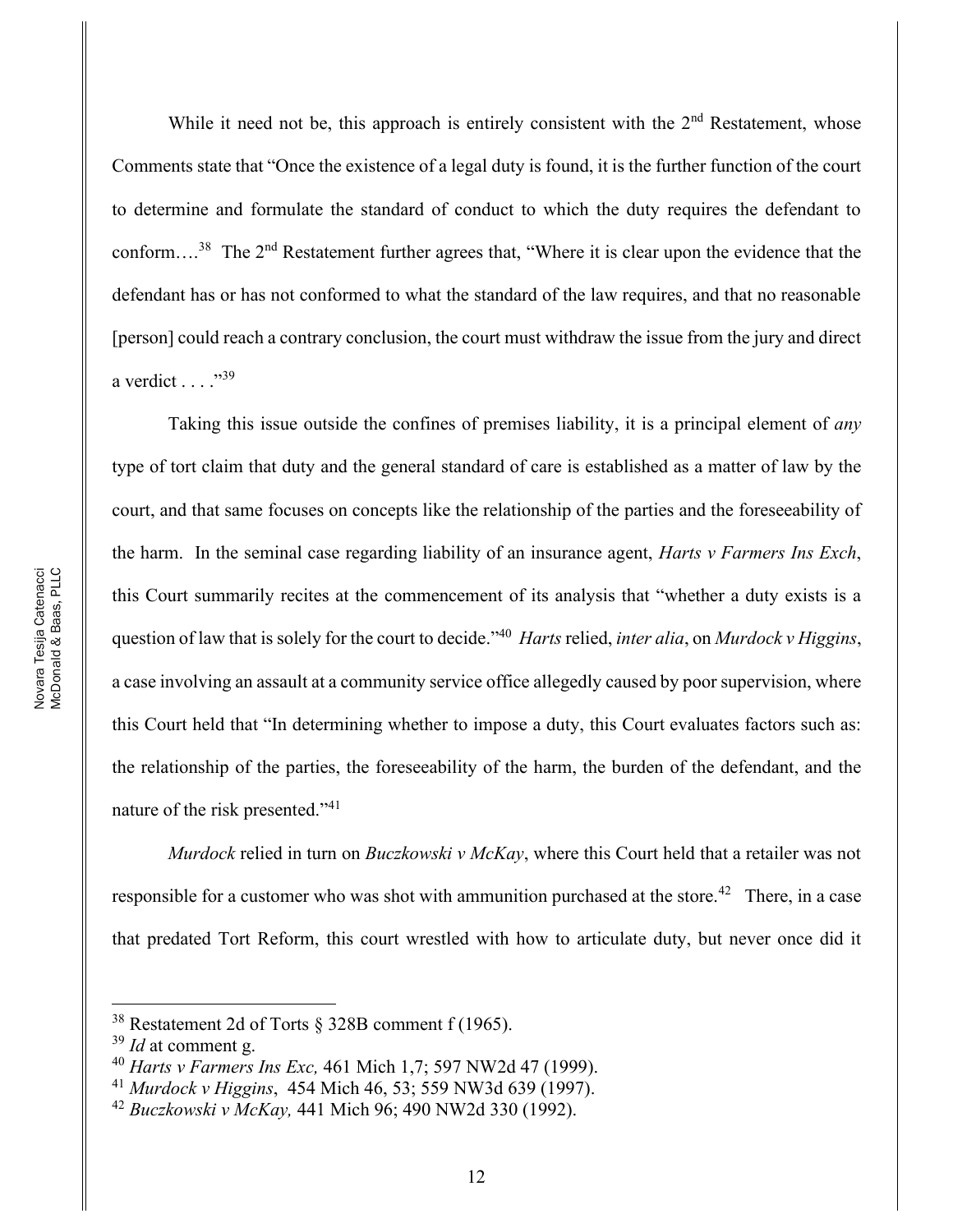contemplate shifting this trial court obligation to juries or refashioning the inquiry as a standard of care to be decided by a jury. Instead, it focused on similar elements that are incorporated into the Open and Obvious Doctrine to establish whether the retailer owed a duty: foreseeability, the relationship of the parties and other factors. The Court held, "Whether a retailer has a duty to protect a member of the general public from the criminal act of a customer depends on the relationship between the parties, the nature and foreseeability of the risk, and any other considerations that may be relevant on the issue."<sup>43</sup>

The reason why it is a fundamental principle in tort law that duty and the general standard of care has to be established by the trial court as a matter of law is that it has to be consistent in order for society to operate. Citizens have to know what their legal duties are so that they can satisfy them. Duty cannot vary from jury trial to jury trial, as individual juries across the state struggle to perform law school analysis from scratch, trying to discern what the duty should be. How long would those jury trials be?

In *Ebert v City of Saginaw*, Justice Talbot Smith explained the importance to society of separating the role of the judge from the jury. He explained:

It is the *sine qua non* of negligence law, the requirement (a "duty") that people in an ordered society must conform to a certain standard of conduct in their relations with one another. Phrased in another way, the problem of duty is simply the problem of the degree to which one's uncontrolled and undisciplined activities will be curtailed by the courts in recognition of the needs of organized society. This determination those of the vicinage are not trained to make, however faultless their composite judgment may be as to which of their neighbors is lying and which is telling the truth. It involves, as we have seen, much of legal history, of precent, of allocations of risk and loss. Prosser puts it succinctly. In discussing the apportionment of responsibilities between judge and jury he states among the duties of the court "the determination of any question of  $duty - that is, whether the defendant stands in such a relation to the plaintiff that the$ law will impose upon him any obligation of reasonable conduct for the benefit of the plaintiff. This issue is one of law, and is never for the jury.<sup>44</sup>

<sup>43</sup> *Buczkowski*, 441 Mich at 103.

<sup>44</sup> (Emphasis added). *Elbert,* 363 Mich at 476.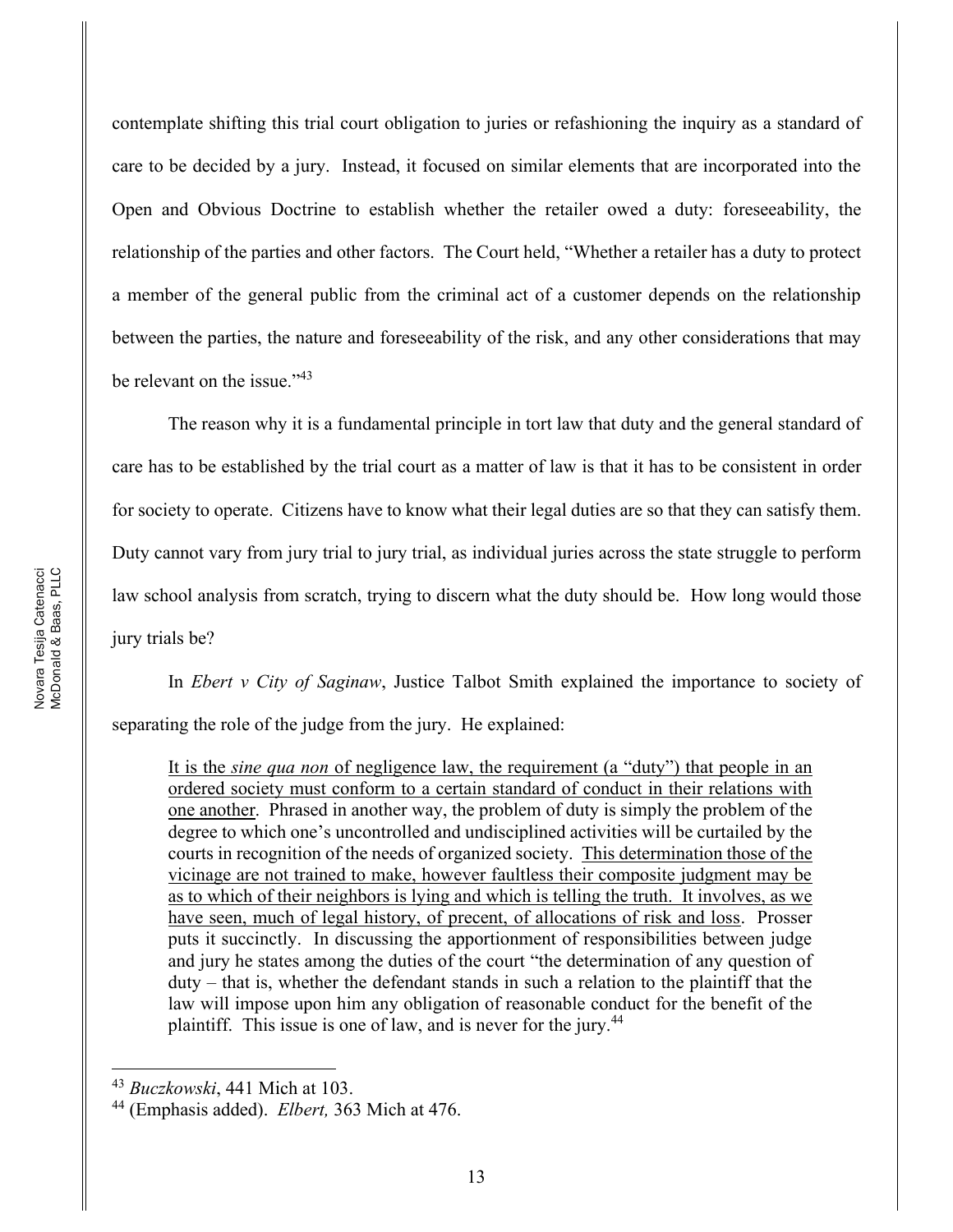It is thus one of the most basic elements of tort law that drives the distinction between the role of the judge and the role of the jury.

It is also for this fundamental reason that the opening standard jury instructions in this state,

written by a State Bar committee appointed by the Michigan Supreme Court, explain that the judge

will instruct the jury as to the law:

# **M Civ JI 2.01 Responsibilities of Judge and Jury**

Now I am going to briefly explain to you my responsibilities as judge and your responsibility as jurors.

My responsibilities as the judge in this trial are to make sure that the trial is run fairly and efficiently, to make decisions about evidence, and to instruct you about the law that applies to this case. You must take the law as I give it to you. Nothing I say is meant to reflect my own opinions about the facts of the case.

Your responsibility as jurors is to decide what the facts of the case are. This is your job, and no one else's. You must think about all the evidence and all the testimony and then decide what each piece of evidence means and how important you think it is.<sup>45</sup>

Absent rewriting the basic tenets of tort law, there is no other appropriate way to address duty.

### **B. Establishing duty and the general standard of care necessarily precedes, and is not part of, the jury¶s role of allocating fault under the comparative fault statute.**

Without the evaluation of duty and the general standard of care by the trial court, the jury

cannot reach the issue of allocation of fault, because allocation of fault *assumes* that the first two elements of a tort claim  $-$  duty and breach  $-$  have already been demonstrated. The trial court's application of the Open and Obvious Doctrine to establish duty thus *precedes* the application of the comparative fault statute by the jury. Moreover, sweeping these important legal precursors into a

<sup>45</sup> (Emphasis added). M Civ JI 2.01.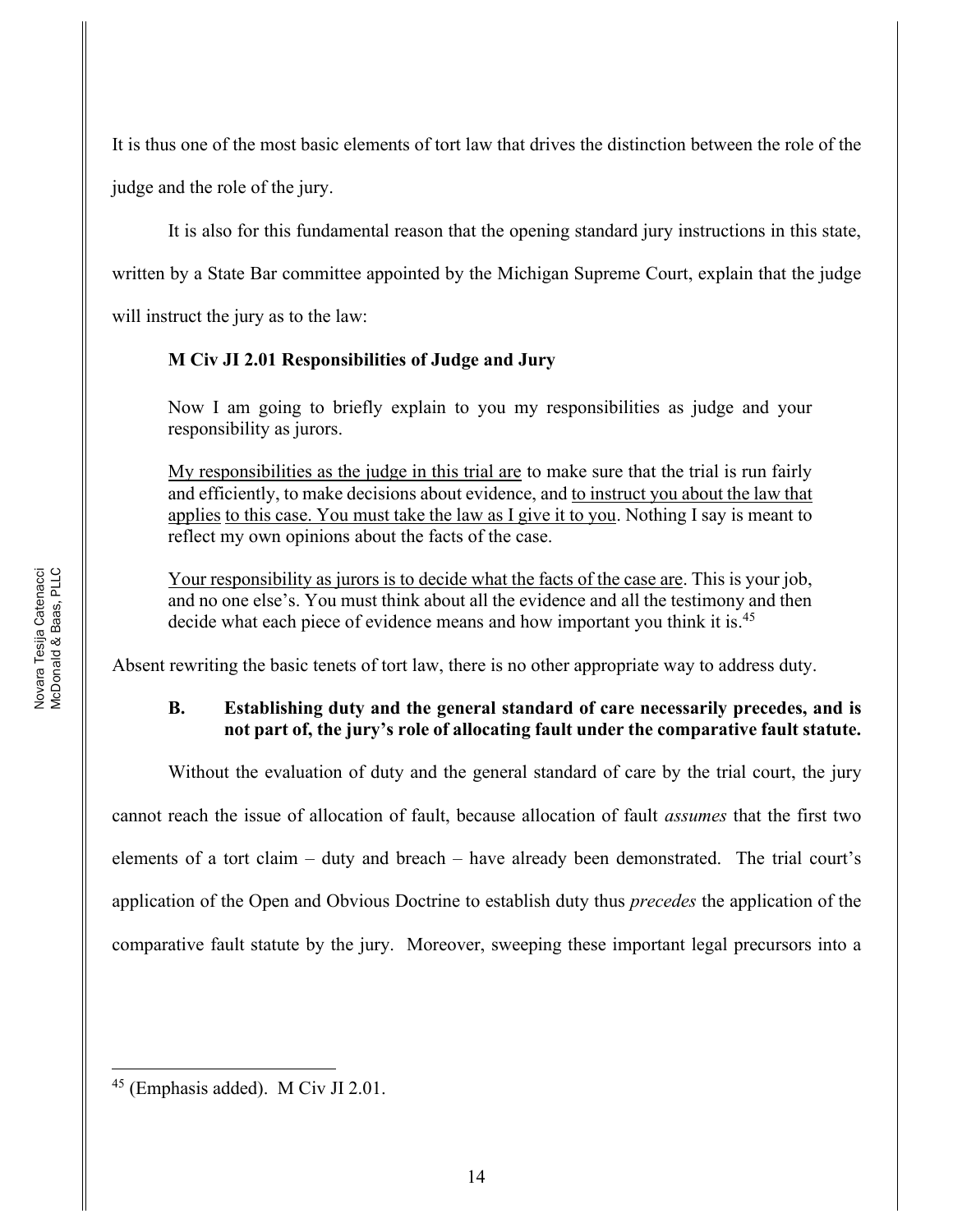jury¶s allocation of fault would send the message that *someone* has to be responsible if a person is injured, even during *force majeure* events. This is not the law in Michigan.

As discussed above whilst addressing *stare decisis*, the natural order of evaluating a tort claim is sensible and has been in place for decades. First, the trial court establishes duty and the general standard of care and addresses whether it has been breached as a matter of law. If the trial court finds that there was a breach, the matter proceeds to the jury to evaluate percentage fault. If the trial court finds that there is a fact question that affects whether a duty was breached, the matter proceeds to the jury to establish those facts. If the trial court finds that there is no factual issue, and that no breach occurred, the case is dismissed as a matter of law.

The reason why this order is so important is that "fault," by definition, presumes a finding of

duty and breach. The comparative fault statute includes jury instructions that presume same and

define "fault" as a breach of duty:

**(1)** In an action based on tort or another legal theory seeking damages for personal injury, property damage, or wrongful death involving fault of more than 1 person, including third-party defendants and nonparties, the court, unless otherwise agreed by all parties to the action, shall instruct the jury to answer special interrogatories or, if there is no jury, shall make findings indicating both of the following:

(a) The total amount of each plaintiff's damages.

**(b)** The percentage of the total fault of all persons that contributed to the death or injury, including each plaintiff and each person released from liability under section 2925d, regardless of whether the person was or could have been named as a party to the action. **(2)** In determining the percentages of fault under subsection (1)(b), the trier of fact shall consider both the nature of the conduct of each person at fault and the extent of the causal relation between the conduct and the damages claimed.

**\* \* \***

**(8)** As used in this section, "fault" includes an act, an omission, conduct, including intentional conduct, a breach of warranty, or a breach of a legal duty, or any conduct that could give rise to the imposition of strict liability, that is a proximate cause of damage sustained by a party.<sup>46</sup>

 $46$  (Emphasis added). MCL 600.6304.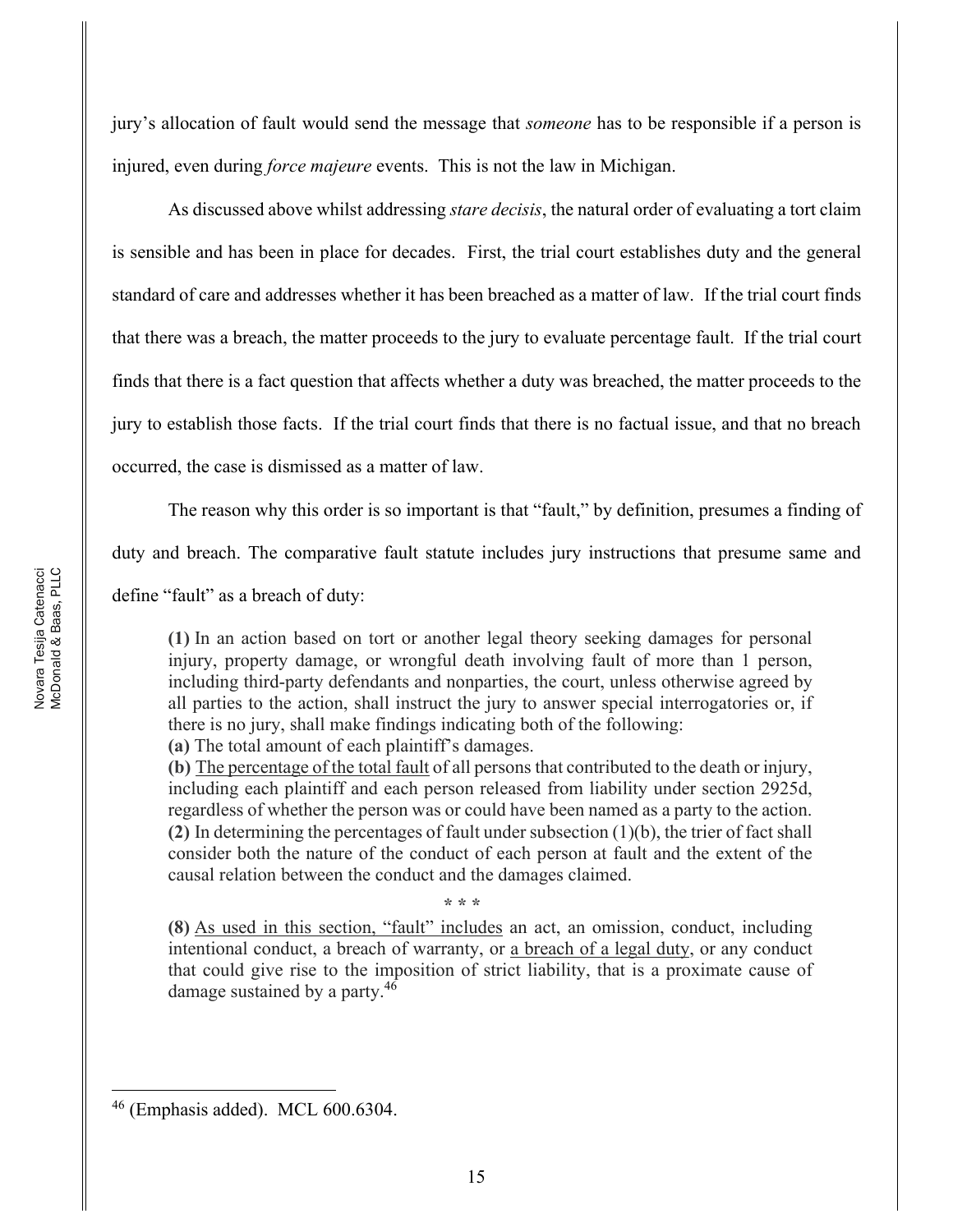Thus, the jury cannot proceed to *allocating* fault until the trial court has actually *established* fault. See *Romain v Frankenmuth Ins Co*, where this Court explained, "[U]nder Michigan law, a legal duty is a threshold requirement before there can be any consideration of whether a person was negligent by breaching that duty and causing injury to another.<sup>147</sup>

That it is the trial court's job to evaluate duty and breach, *before* a jury applies comparative negligence actually precedes Tort Reform. In *Riddle*, Justice Conrad Mallett, writing the majority opinion, relied upon *Placek v Sterling Heights*, <sup>48</sup> where comparative fault was codified even before Tort Reform, to confirm that a comparative negligence system does not remove the role of the court to first establish and address duty. The jury's comparative fault analysis begins only after the court establishes duty:

The adoption of [common law] comparative negligence in Michigan does not abrogate the necessity of an initial finding that the premises owner owed a duty to invitees. Moreover, we find that the duty element and the comparative negligence standard are fundamentally exclusive  $-$  two doctrines to be utilized at different junctures in the determination of liability in a negligence cause of action*.*

The threshold issue of the duty of care in negligence actions must be decided by the trial court as a matter of law. In other words, the court determines the circumstances that must exist in order for a defendant's duty to arrive...

Moreover, the "no duty to warn of open and obvious danger" rule is a defensive doctrine that attacks the duty element that a plaintiff must establish in in a prima facie negligence case. A negligence action may only be maintained if a legal duty exists which requires the defendant to conform to a particular standard of conduct in order to protect others against unreasonable risks of harm....<sup>49</sup>

Not only does the law in this state not support the notion that juries should decide duty, commingling

judicial responsibilities with the jury responsibilities in this manner creates the dangerous side effect

that juries are likely to be misled into believing that there must necessarily be *someone* responsible if

<sup>47</sup> *Romain v Frankenmuth Ins Co*, 483 Mich 18, 22; 762 NW2d 911 (2008).

<sup>48</sup> *Placek v Sterling Heights*, 405 Mich 638, 662; 275 NW2d 511 (1979).

<sup>49</sup> (Emphasis added). *Riddle,* 440 Mich at 96.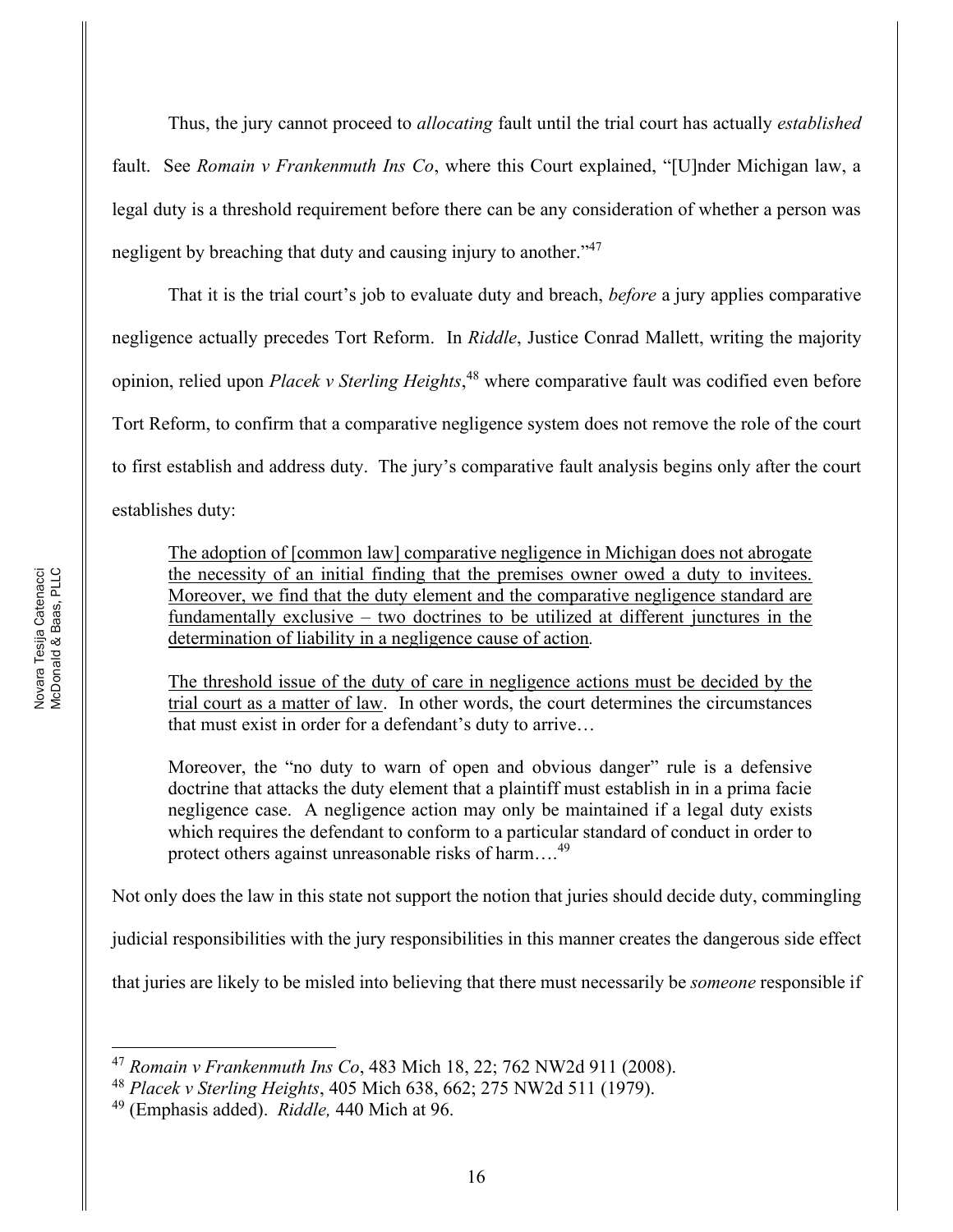a plaintiff has fallen and injured themselves. It almost guarantees the misperception that, even for *force majeure* events, fault must be allocated to *some* defendant.

That *force majeure* events do not by themselves trigger a duty of landowners is the law in Michigan. Cases too numerous to count have reiterated that Michigan winters create open and obvious icy, slippery conditions that create no duty for the landowner except under special, limited circumstances.<sup>50</sup> Yet, without the trial judge's gatekeeping function in deciding what the duty is and whether it has been breached as a matter of law, that is precisely what a jury would most likely conclude. Duty and breach, as established by the court, must precede the allocation of fault by the jury.

#### **III. THE OPEN AND OBVIOUS DOCTRINE PRECEDED TORT REFORM AND WAS UPHELD BY THE STATUTE, NOT ABOLISHED BY OR SUBSUMED IN IT.**

That allocating fault must await a determination by the trial court on duty by applying the Open and Obvious Doctrine is clearly supported by the fact that the Legislature did not address duty, general standard of care, the Open and Obvious Doctrine, its exceptions, or anything related to these concepts when it passed the comparative fault statute. This was a tacit acknowledgement of its continued place in tort law in this state, as is the fact that, it has even been almost 30 years since the *Lugo* decision, and *still* the Legislature has changed nothing.

In addition to the principles of *stare decisis* addressed at the outset of this brief, is hornbook law that when the Legislature passes a statute, it does not erase preceding common law unless it addresses the issue directly. This court has held that "The Legislature is presumed to know of the

 $50$  *Hoffner*, 492 Mich at 454 ("Michigan ... is prone to winter," and "with winter comes snow and ice accumulations . . . .´); *Quinlivan v Great Atlantic & Pacific Tea Co, Inc*, 395 Mich 244, 261; 235 NW2d 732 (1975); *Mann v Shusteric Enterprises, Inc,* 470 Mich 320, 332-333; 683 NW2d 573 (2004); *Joyce v Rubin*, 249 Mich App 231, 242; 642 NW2d 360 (2002).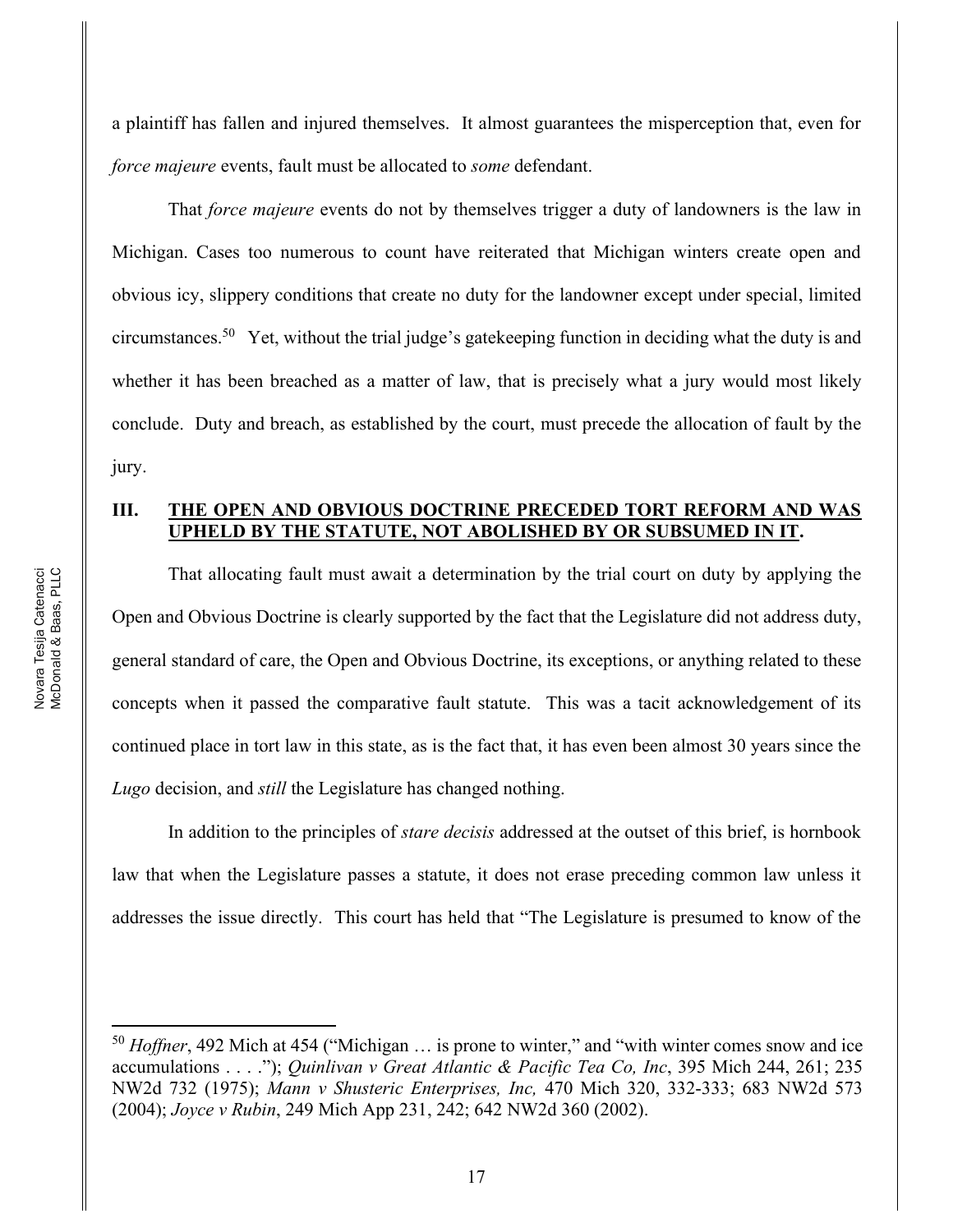existence of the common law when it acts."<sup>51</sup> Thus, common law stands unless directly abrogated or amended by the Legislature: "The common law remains in force until 'changed, amended or repealed."<sup>52</sup> Specifically, this Court has held that, "The abrogative effect of a statutory scheme is a question of legislative intent, and legislative amendment of the common law is not lightly presumed.<sup>"53</sup> This Court further states that if the Legislature intends to overturn or modify the common law, it must say so, otherwise, it will be presumed that this was not intended. "The Legislature should speak in no uncertain terms when it exercises its authority to modify the common law."<sup>54</sup> The court will not construe a statute "to abrogate established common-law principles by implication."<sup>55</sup>

In the pertinent case of *Estate of Errett v A Forever Recovery, Inc*,<sup>56</sup> the Court of Appeals considered whether the comparative fault statute, specifically MCL 600.2957, MCL 600.2958, and MCL 600.6304(8), abrogated the common law wrongful-conduct rule. The wrongful-conduct rule bars a plaintiff's claim if it is based, in whole or in part, on his own illegal conduct. The Court of Appeals concluded:

The Legislature's passage of comparative negligence statutes in 1995 did not abrogate the wrongful-conduct rule. When the Legislature enacted the statutes relevant to comparative negligence, it knew that the common-law wrongful-conduct rule was firmly embedded in Michigan jurisprudence. None of the relevant statutes expressly changes, amends, or repeals the rule. In fact, MCL  $600.2957(3)$  ensures the rule's survival by stressing that codification of comparative negligence did not "eliminate or diminish" preexisting defenses or immunities. Thus, nothing in the language of the statutes clearly indicates the Legislature's intent to modify or nullify the wrongful-

<sup>51</sup> *Wold Architects & Engineers v Strat*, 474 Mich 223, 233; 713 NW2d 750 (2006).

<sup>52</sup> *Velez v Tuma*, 492 Mich 1, 11; 821 NW2d 432 (2012), *quoting* Const 1963, art 3, § 7.

<sup>53</sup> *Dawe v Dr Reuven Bar-Levav & Assoc, PC*, 485 Mich 20, 28; 780 NW2d 272 (2010).

<sup>54</sup> *Dawe*, 485 Mich at 28.

<sup>55</sup> See *Lee v Detroit Med Ctr*, 285 Mich App 51, 67; 775 NW2d 326 (2009).

<sup>56</sup> *Estate of Errett v A Forever Recovery, Inc*, No 331521, 2017 Mich App LEXIS 889, at \*13 (Mich App, May 30, 2017).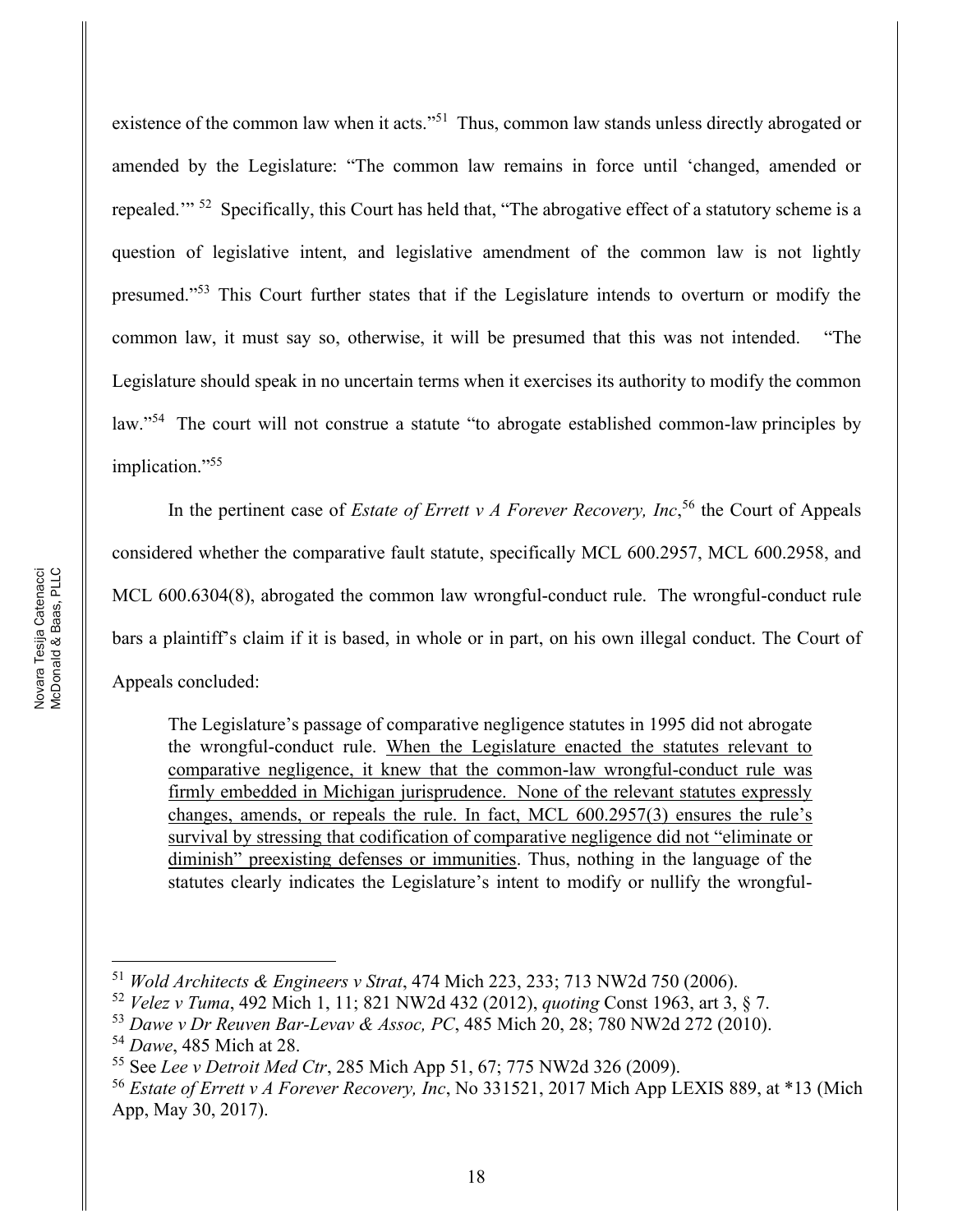conduct rule, and we decline to construe the statutes to abrogate the rule by implication.<sup>57</sup>

Similarly, the Legislature did not abrogate the common law Open and Obvious Doctrine when it enacted the comparative fault statute. In fact, the Legislature specifically preserved the doctrine with the specific language, "Sections 2956 to 2960 do not eliminate or diminish a defense or immunity that currently exists, except as expressly provided in those sections.<sup>758</sup>

There is thus nothing in the language of the comparative fault statute that indicates the Legislature's intent to nullify or modify the Open and Obvious doctrine. This Court should thus heed and honor the intent of the Legislature and leave established Michigan law as the status quo, unless otherwise altered by the Legislature.

### **IV. APPLICATION OF THE OPEN AND OBVIOUS DOCTRINE DOES NOT CONTRADICT THE 2ND RESTATEMENT, BUT IT SHOULD NOT MATTER IF IT DID, NOR SHOULD THIS COURT DISCARD DECADES OF CONSISTENT MICHIGAN LAW IN FAVOR OF THE GENERALITIES PROPOSED IN THE 3RD RESTATEMENT.**

While not unanimous, the majority of judicial commentary from this Court's past and present decisions appears to respect the 2<sup>nd</sup> Restatement and believe that it is being followed. Nevertheless, it is important to note that a Restatement cannot be in the binding law, has never been binding law and cannot possibly be binding law, by its very nature. Thus, whether or not it is adopted verbatim should not be a compelling argument in favor of abandoning the established laws of Michigan. For the same reasons, and even more so, the 3<sup>rd</sup> Restatement, with its unhelpfully broad generalizations that have been almost universally rejected by state supreme courts over the last ten years, should not be adopted by this Court.

<sup>57</sup> (Emphasis added). *Id* at \*7.

<sup>58</sup> MCL 600.2957(3).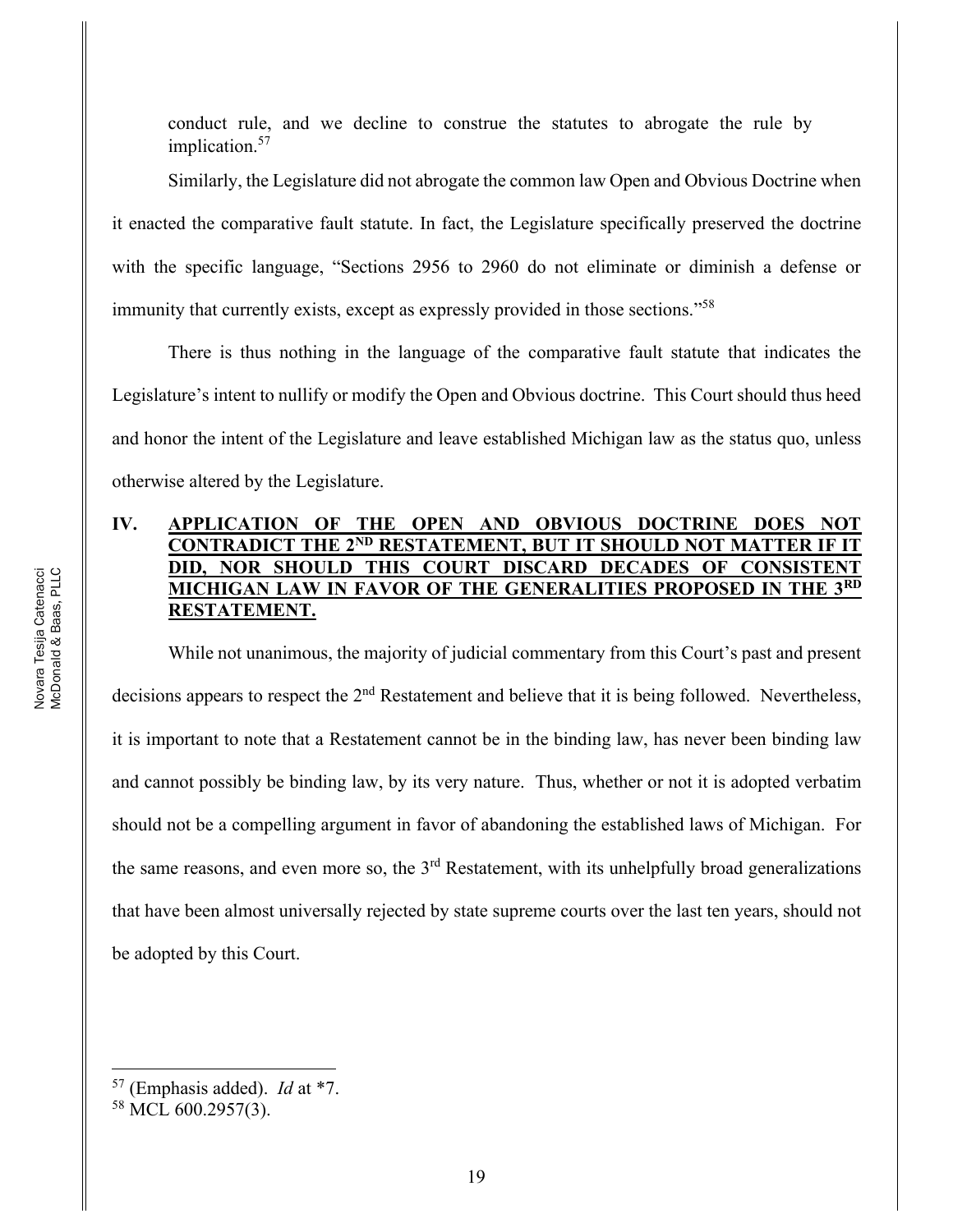Many past and present Michigan justices have explicitly concluded that Michigan's Open and Obvious Doctrine conforms with the spirit of the 2nd Restatement. In *Estate of Donna Livings*, for example, Justice Viviano summarized this relationship between Michigan law and the 1<sup>st</sup> and 2<sup>nd</sup> Restatements thus:

Our open-and-obvious jurisprudence has long been informed by the Restatement. As far back as 1938, we began relying on the relevant sections and comments of the First Restatement. And we have often utilized the Second Restatement, since its appearance in 1965, going so far as to say that sections 343 and 343A had been "adopted" into our law. In fact, our caselaw has already incorporated one of [sic] other the illustrations listed in comment *f* to section 343A. Despite the fact that our current terminology, we have stressed that our law remains consistent with the Restatement approach. In *Lugo*, we stated that the special aspects test was 'consistent with section 343A of the Restatement, which indicates that a possessor of land is only liable to invitees for harm caused by an obvious condition if the possessor should "anticipate the harm." Simply put, there must be something out of the ordinary, in other words, special, about a particular open and obvious danger in order for a premises possessor to be expected to anticipate harm from that condition.<sup>59</sup>

That Michigan common and statutory law governing premises liability is consistent with the

principles of the 1<sup>st</sup> and 2<sup>nd</sup> Restatement are supported by a review of their history. By way of background, the 1<sup>st</sup> Restatement canvassed how various states around the country were handling premises liability cases from 1938 to 1965. Even then, the 1<sup>st</sup> Restatement recognized that there was only a duty to the landowner if he "had no reason to believe that [the invitee] will discover the condition or realize the risk." This is an early articulation of the lack of duty when a condition of the land is open, known or obvious. The  $1<sup>st</sup>$  Restatement Torts, §343, stated:

A possessor of land is subject to liability for bodily harm caused to business visitors by a natural or artificial condition thereon if, but only if, he:

(a) knows, or by the exercise of reasonable care could discover, the condition which, if known to him, he should realize as involving an unreasonable risk to them, and

*<sup>59</sup>*(Emphasis added). *Estate of Donna Livings,* 507 Mich at 343, citing *Bertrand* 449 Mich at 624 (applying Illustration 3) and *Hoffner*, 492 Mich at 479 (noting that the Supreme Court standard reflects case law that relied on these sections and remain consistent with those provisions).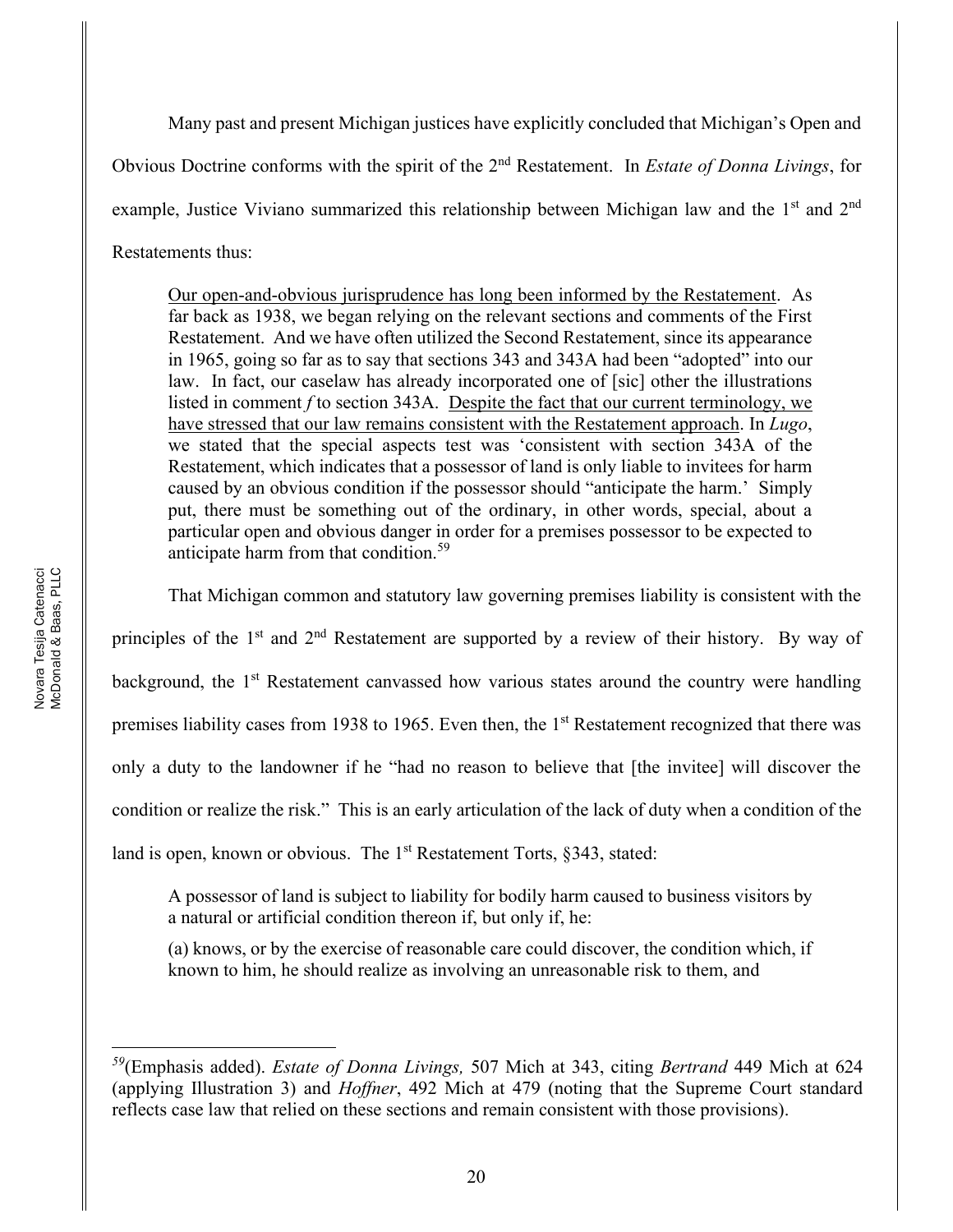(b) has no reason to believe that they will discover the condition or realize the risk involved therein, and

(c) invites or permits them to enter or remain upon the land without exercising reasonable care

(i) to make the condition reasonably safe, or

(ii) to give a warning adequate to enable them to avoid the harm without relinquishing any of the services which they are entitled to receive, if the possessor is a public utility.

In 1965, the 2<sup>nd</sup> Restatement explicitly articulated that a landowner did not have a duty to an

invitee if the hazard was "known or obvious." It went on, however, to carve out the concept that

there are certain narrow exceptions to this scenario; ones that arose when "the possessor should

anticipate the harm *despite* such knowledge or obviousness." (Emphasis added). Sections 343 and

343A, read together, made this clear:<sup>60</sup>

§ 343. Dangerous Conditions Known to or Discoverable by Possessor.

A possessor of land is subject to liability for physical harm caused to his invitees by a condition on the land if, but only if, he:

(a) knows or by the exercise of reasonable care would discover the condition, and should realize that it involves an unreasonable risk of harm to such invitees, and

(b) should expect that they will not discover or realize the danger, or will fail to protect themselves against it, and

(c) fails to exercise reasonable care to protect them against the danger.

\* \* \*

§ 343A. Known or Obvious Dangers

(1) A possessor of land is not liable to his invitees for physical harm caused to them by any activity or condition on the land whose danger is known or obvious to them, unless the possessor should anticipate the harm despite such knowledge or obviousness.

(2) In determining whether the possessor should anticipate harm from a known or obvious danger, the fact that the invitee is entitled to make use of public land, or of the facilities of a public utility, is a factor of importance indicating that the harm should be anticipated.

<sup>60</sup> *Bertrand*, 449 Mich at 614; 2 Restatement Torts, 2d, § 343, cmt a; 2 Restatement Torts, 2d, § 343A, cmt a.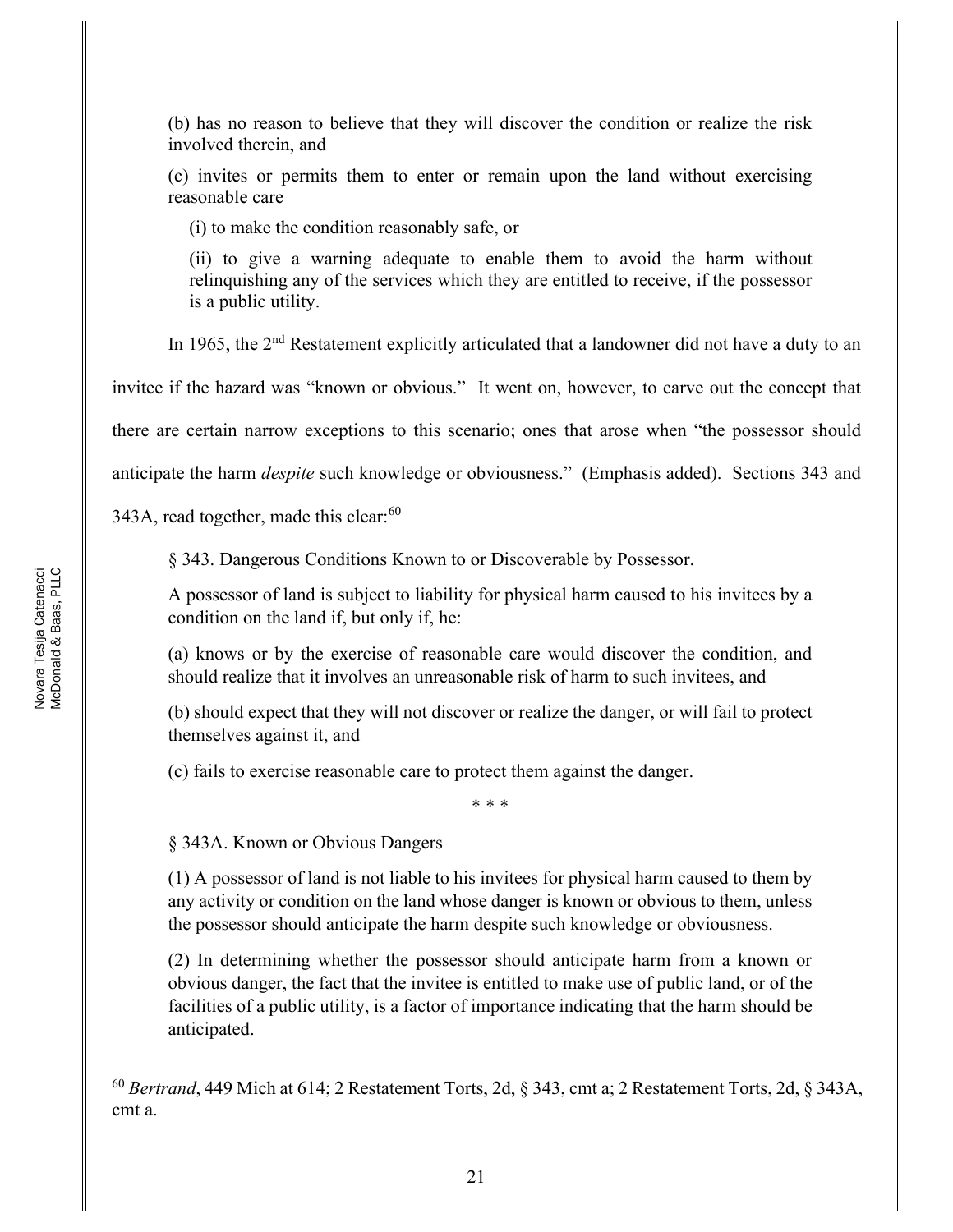This should be of no surprise, since, without *any* exceptions to the Open and Obvious Doctrine, it would apply *universally*, and there is no party or Justice that has expressed the opinion that, if a hazard is open and obvious, there can *never* be a duty, which is what would be the result if there were no exceptions at all to the doctrine.

Moreover, to the extent that Justice Michael Cavanagh's concurrence in *Lugo* diverges from the idea that Michigan's Open and Obvious Doctrine embraces the general concepts of the  $2<sup>nd</sup>$ Restatement as expressed in 343 and 343A, *read together*, same is misguided for a number of reasons. First, the idea that  $\S 343$  and  $\S 343A$  "must be read together... [but] that  $\S 343A$  needs to be read as its own rule, and not as an exception to  $§343"$  is not tenable because, read independently, they contradict each other. Section 343 says that a landowner *is liable* under any circumstances if he knew of an unreasonable risk and should realize that the invitee would not discover it. Section 343A says that the landowner is *not liable* if the danger is open and obvious unless the landlord should anticipate harm despite that fact. To be reconciled, these two clauses must thus be read together, with 343A functioning as an exception to 343.

Second, to the extent that Justice Cavanagh was wrestling in *Lugo* with whether liability should be viewed through the lens that there is no duty if the danger is open and obvious, versus the lens that there is automatically landowner duty that can then be erased by an invitee's contributory fault sidesteps the current law in Michigan. *There is no contributory fault in Michigan anymore*. Michigan has a statutory comparative fault system to which this Court must yield and, as briefed above, the statute picks up where the trial court's duty ends; after its establishment of duty and the general standard of care and its conclusion as a matter of law with regard to whether the duty and standard have been breached. In fact, §343 and §343A arguably pick up at the same point as Michigan's comparative fault statute; *after* fault has been addressed by the trial court. As Justice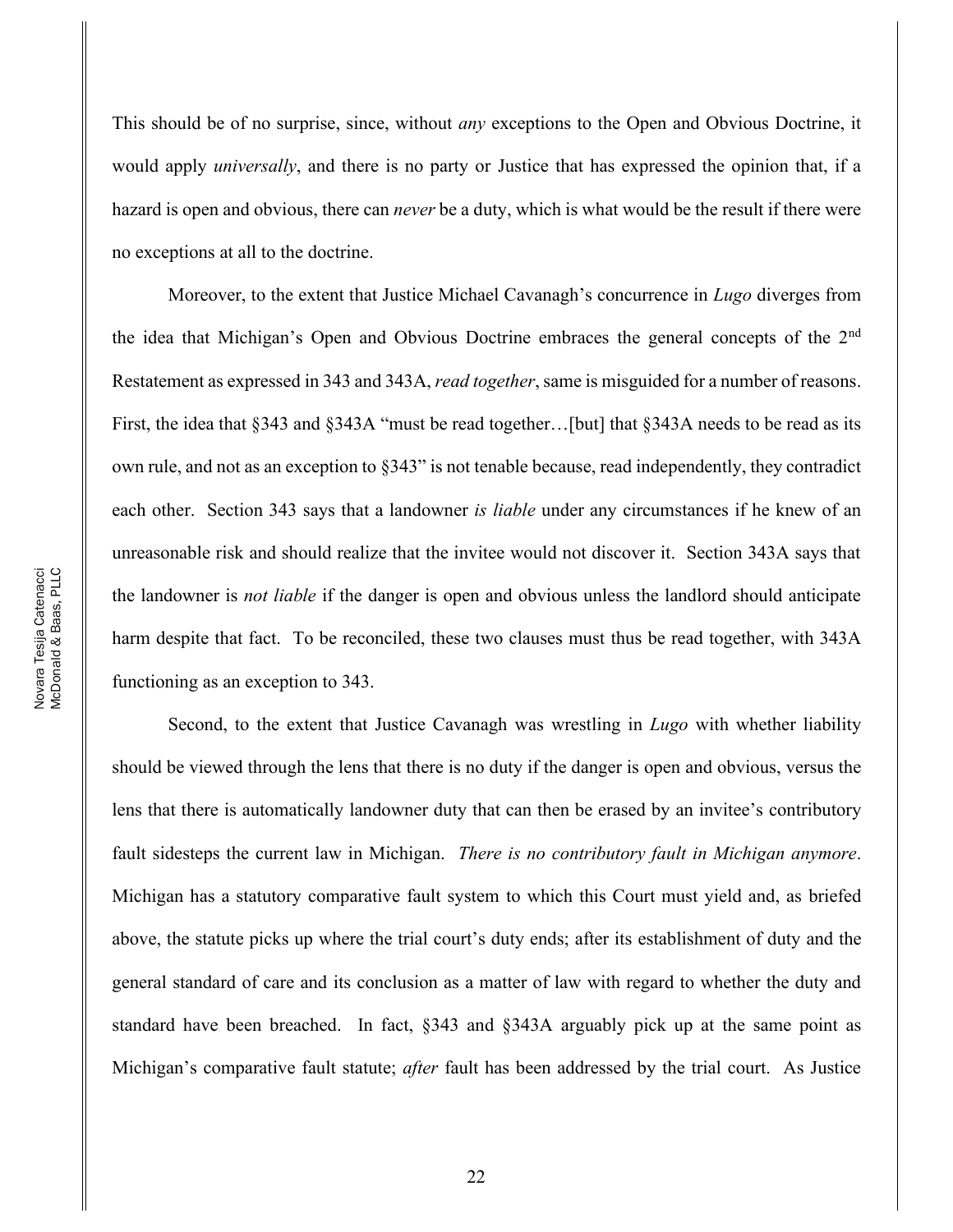Cavanagh himself notes, an "imperative point to understand about Restatement  $\S$ § 343 and 343A is that they refer to the imposition of liability; *they do not discuss whether a duty exists*."<sup>61</sup>

The fact that the  $2<sup>nd</sup>$  Restatement does not perfectly reflect the exact mechanism by which Michigan courts evaluate duty, breach, causation and damage, whether under the obsolete contributory fault system or the current comparative fault system, is a function of what must be acknowledged here. Restatements are just that; *restatements*. They are *summaries* of general legal concepts that have been discussed from every possible angle. The 2<sup>nd</sup> Restatement thus endeavors to describe in two paragraphs how 50 different states view these issues, stirring into one pot those with comparative fault, contributory fault, common law, statutory law or a mix of both. They cannot possibly fit all of these systems perfectly and they simply do not have to. That Restatements are not binding has long been acknowledged in Michigan. In *Yoder Co v Liberty Mut Ins Co,*<sup>62</sup> the Court explained that the "Restatement is not a statute, but an attempt to categorically recite the content of the common law." In *Estate of Donna Livings* this Court held, <sup>"</sup>[W] e do not intend to signify that ... the Restatement is somehow binding authority. The Restatement remains persuasive authority that we can look to, as we do here, in undertaking our duty to develop the common law." See also, *Rowe v Montgomery Ward & Co*,<sup>63</sup> "While we acknowledge the Restatement as persuasive authority on the subject of contracts, this Court is not, nor is any other court, bound to follow any of the rules set out in the Restatement."

This is why the Restatements, while useful for law school textbooks and those who write legal commentaries about them, cannot be binding. They are not law. Nothing makes this more apparent than the 2012 publishing of the 3rd Restatement, which widens the lens even farther as to make the

<sup>61(</sup>Emphasis added). *Lugo*, 464 Mich at 531.

<sup>62</sup> *Yoder Co v Liberty Mut Ins Co*, 92 Mich App 386, 390; 284 NW2d 810 (1979).

<sup>63</sup> *Rowe v Montgomery Ward,* 437 Mich 627, 652; 473 NW2d 268 (1991).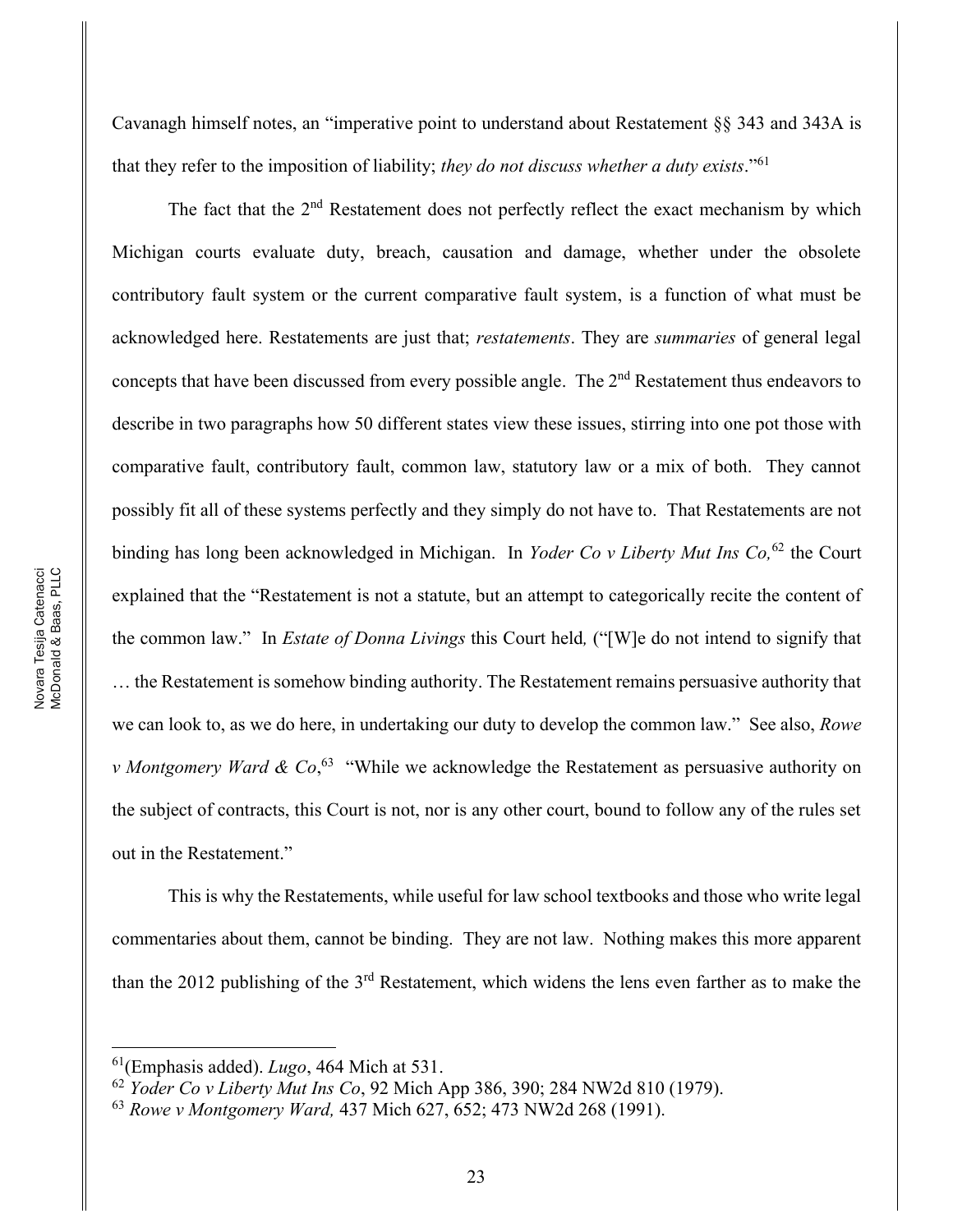most general of statements with regard to premises liability; one so general that precious few courts have embraced the 3<sup>rd</sup> Restatement in the ten years since it was published.<sup>64</sup> The 3<sup>rd</sup> Restatement retreats to a supreme generalization of tort law in the country, without regard to whether a particular state has a comparative fault statute, contributory fault statute or no statute at all. It states in pertinent part:

§51 General Duty of Land Possessors

Subject to  $\S 52$ , a land possessor owes a duty of reasonable care to entrants on the land with regard to:

(a) conduct by the land possessor that creates risks to entrants on the land;

- (b) artificial conditions on the land that pose risks to entrants on the land;
- (c) natural conditions on the land that pose risks to entrants on the land; and
- (d) other risks to entrants on the land when any of the affirmative duties provided in Chapter 7 is applicable.<sup>65</sup>

In fact, it arguably suggests that there is an "automatic" duty by the landowner in any circumstances

and, as briefed above in detail, this is simply not correct law in this state.

There is no reason to follow the 3<sup>rd</sup> Restatement and ample reason to avoid it. This Court

should explicitly reject the 3rd Restatement.

# **V. THE INSURANCE INDUSTRY CANNOT UNDERWRITE RISK IF EVERY JURY DECIDES DUTY DIFFERENTLY.**

Another compelling reason to maintain established Michigan law and to reject the notion that

duty should be established by individual juries is that altering the law makes it difficult for small

businesses to know and meet their legal obligations and thus impossible for their insurers to assess

<sup>&</sup>lt;sup>64</sup> Instead, in 2018, Public Act 520 was passed by the Michigan Legislature. It included an express provision that the Restatement governing liability could not be followed unless it was specifically expressed in a statute: "In an action brought in a court in this state, the court shall not apply a principle from the American Law Institute's "Restatement of the Law, Liability Insurance" in ruling on an issue in the case unless the principle is clearly expressed in a statute of this state, the common law, or case law precedent of this state.´

<sup>65</sup> Rest 3d of the Law, Torts: Liability for Physical and Emotional Harm, § 51.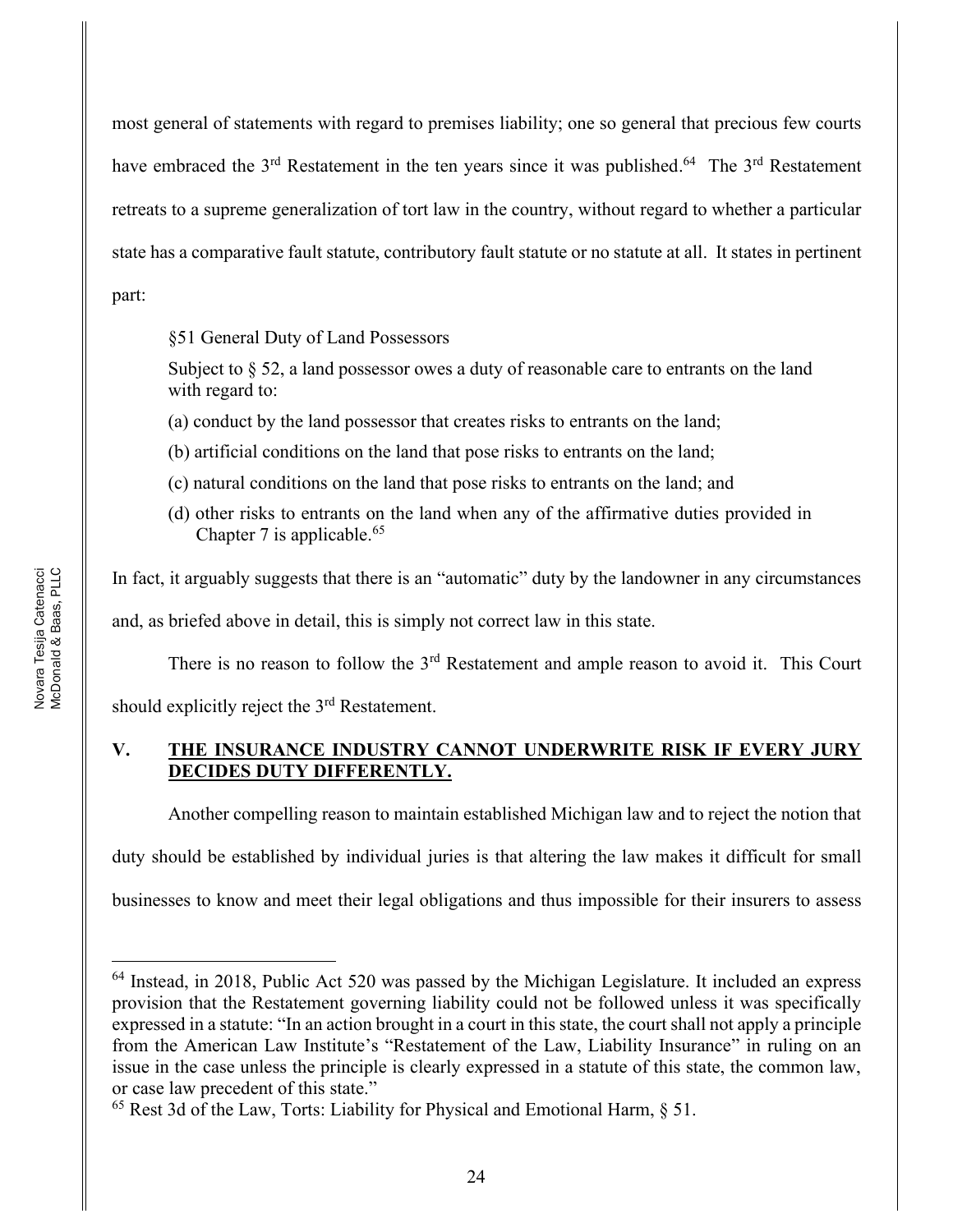risk. Without an accurate assessment of risk, insurers cannot pass savings on to their insureds in the form of reduced premiums, because their underwriting analysis necessarily has to take that uncertainty into account. Without affordable insurance, there is harm to both small businesses and their insurers, both of whom support the economy of this state.

Insurers are not guarantors of any unfortunate event that causes injury. They provide a service to Michigan businesses by spreading risk amongst pools of businesses to ensure that individual liabilities can be covered because they are distributed amongst the larger pool of insureds. Said another way, insurance equalizes the known, but unpredictably-distributed costs of liability in the United States, a litigation-centric country. By evaluating and distributing risks this way, insurers allow Michigan businesses to undertake work that would be impossible if the associated risks had to be borne by the individual business owner.

The way that insurers provide insurance products thus requires the application of actuarial principles to estimate risks in relation to premiums. This is the underwriting process. "Underwriting is the process, fundamental to the concept of insurance, of deciding which risks to insure and which to reject in order to spread losses over risks in an economically feasible way. The risk assessment task of underwriting is typically conducted prior to the issuance of an insurance policy to allow the insurer to ascertain the probability of its incurring liability for any loss that the insured might sustain and, therefore, whether it wishes to assume the risk of that loss.<sup>766</sup>

To the extent that a state's legal systems are unreliable or inconsistent, the evaluation of risk has to take that into account. To the extent that they are stable and consistent, savings can be passed on to policyholders. "When the 'event' intended to be covered cannot easily be fixed and the liability for the consequent injury extends long into the future, often well after expiration of the policy,

<sup>66</sup> (Emphasis added). *AJT Props v Lexington Ins Co*, 26 Pa D & C 5th 302, 314-15 (CP, 2012).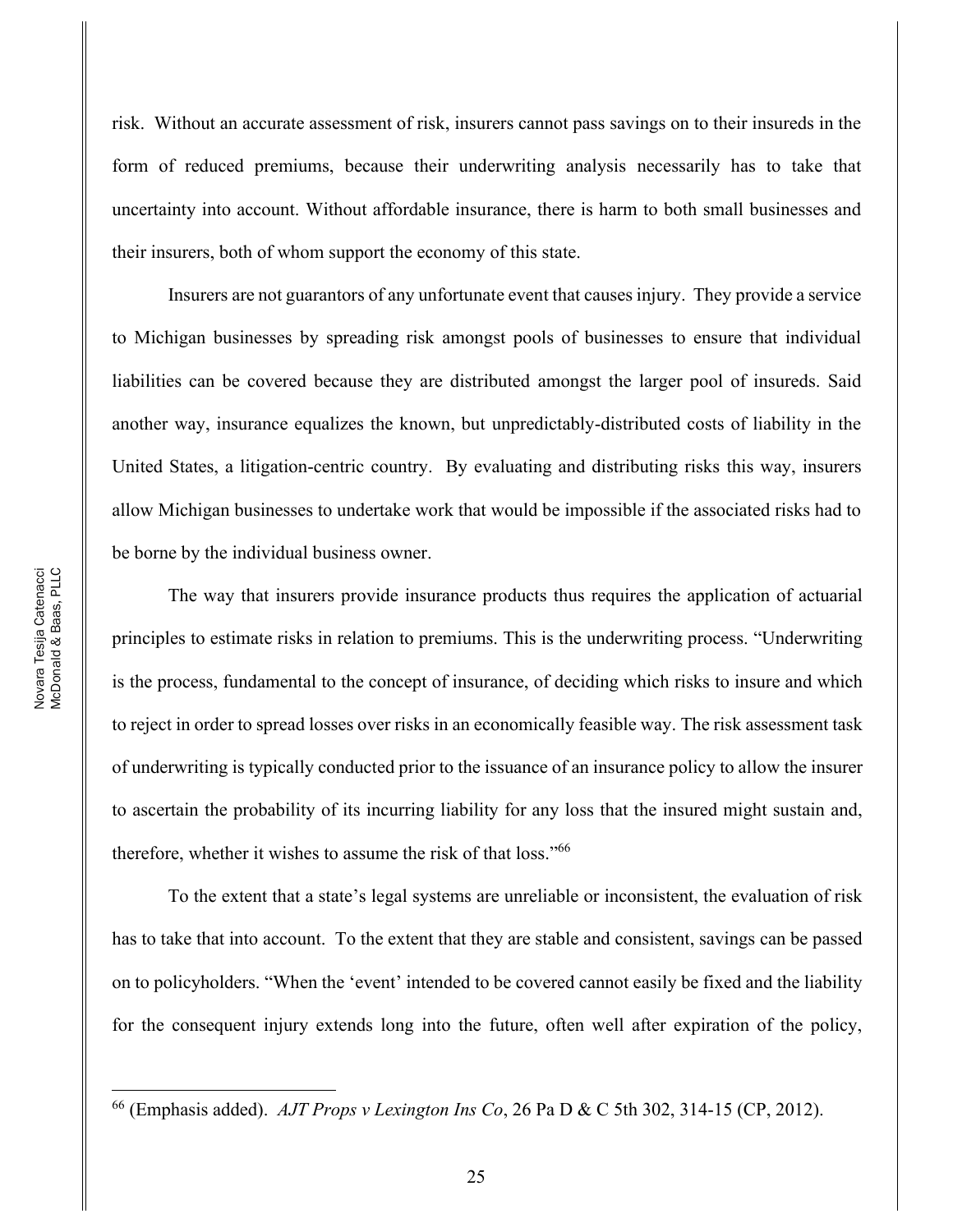considerations of inflation, upward spiraling jury awards, and legislative and judicial adoption of newly developing concepts of tort law mean that actuarial factors, including fixing premium rates and establishing adequate reserves, are highly speculative. The result, logically, is the establishment of a premium rate schedule sufficiently high to accommodate 'worst scenario' jury verdicts returned years after the error, omission, or negligent act. $10^{67}$ 

To give a practical example, the typical underwriting process requires an application and often involves a telephone or personal interview with the applicant as to the type of business and safety measures and features in place. Without coherent, consistent and predictable articulation of legal duty, however, the business owner has to guess what measures he has to take to protect invitees against known and unknown hazards, whether it be a sudden blizzard or a crack in the pavement. This uncertainty makes it impossible for insurers to assess if those safety efforts would be sufficient to satisfy legal duty in Michigan. This necessarily results in a higher premium, to ensure there is a sufficient pool for claims. These premiums may prove prohibitive for some businesses, which will not be able to operate uninsured or could otherwise go bankrupt if an uninsured claim is made. This is not good for Michigan.

Finally, not only does the predictability of the law matter for future policy premiums, it matters for existing policies. All existing policies were underwritten in reliance on the stable laws established by this Court over decades of consistent application of the Open and Obvious Doctrine. Premiums were set based on duty being established and evaluated in conformity with the doctrine. There is no way to retroactively change premiums based on a paradigm shift in the law, which leaves both policyholders and insurers in an unintended predicament that harms both; the premiums charged are likely insufficient to meet the claims that would result if this Court discarded the law in place.

<sup>67</sup> (Emphasis added). *Stine v Continental Cas Co*, 419 Mich 89, 99; 349 NW2d 127 (1984).